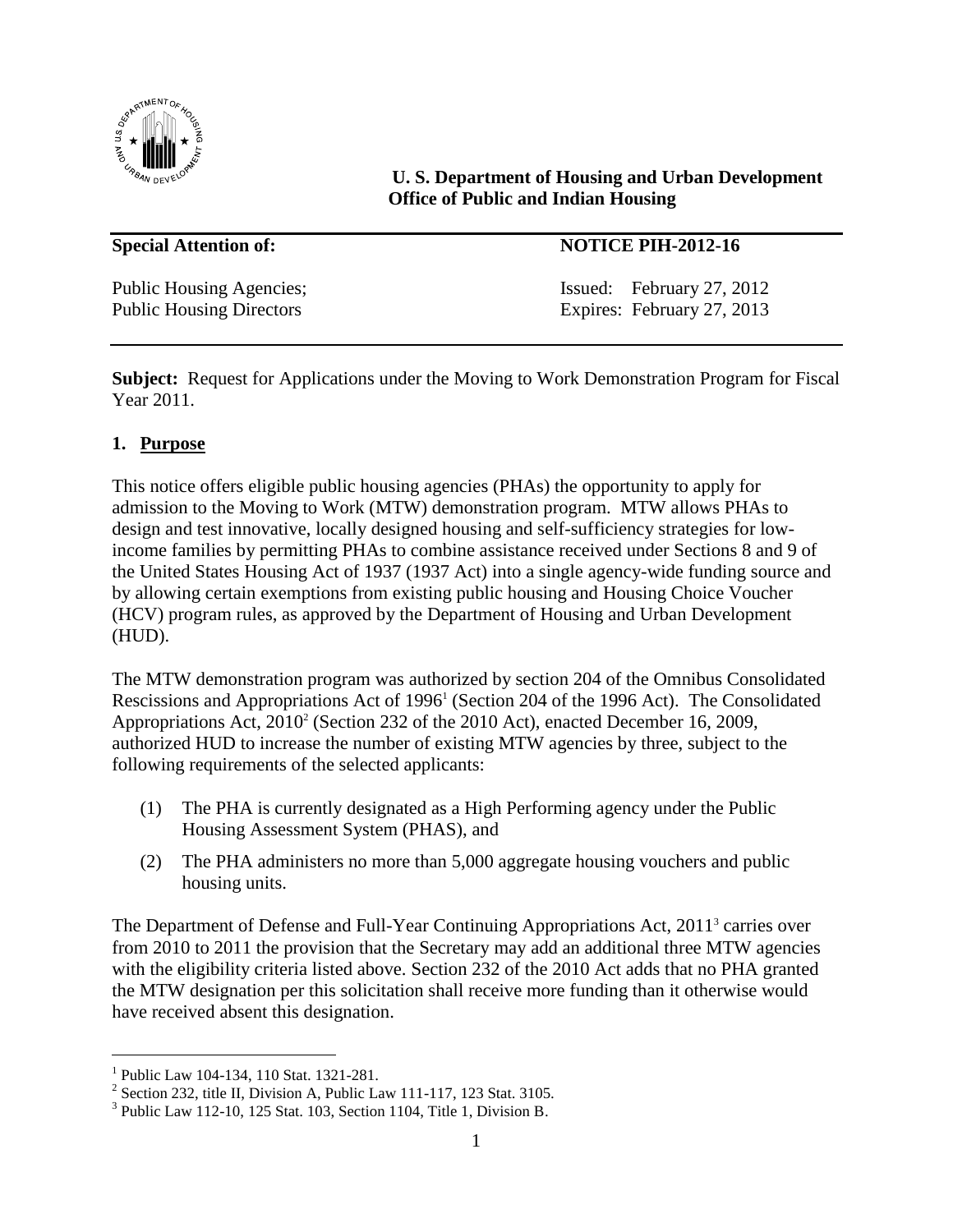Additionally, because the Department filled only two of the three authorized slots made available pursuant to the 2010 Act, the Department will solicit applications for one remaining MTW agency authorized in 2010, and the three agencies authorized for 2011 under this notice.

Based on the criteria of Section 232 of the 2010 Act and information available as of the date of this notice, HUD estimates over 1,500 PHAs are eligible to apply. As a result, HUD has instituted additional eligibility requirements for applicants to ensure the four most qualified agencies are selected. These additional criteria will also allow HUD to test important policy priorities of interest to the Department and the assisted housing community. These requirements are detailed in Section 3 below.

#### **2. Background**

The statutory purpose of the MTW demonstration is to give PHAs and HUD the flexibility to design and test various approaches for providing and administering housing assistance that:

- (1) Reduce cost and achieve greater cost effectiveness in federal expenditures;
- (2) Give incentives to families<sup>4</sup> with children where the head of household is working; is seeking work; or is preparing for work by participating in job training, educational programs, or programs that assist people to obtain employment and become economically self-sufficient; and
- (3) Increase housing choices for eligible low-income families.

Section 204 of the 1996 Act also requires MTW agencies to establish a reasonable rent policy designed to encourage employment and self-sufficiency by participating families.

In order to achieve the statutory purposes of MTW, the PHAs selected for participation in the MTW demonstration may request statutory and regulatory relief from certain public housing and HCV program rules, thereby providing them with considerable flexibility in determining how to use program funds to most effectively provide housing and related services to low-income families based on local strategies. HUD may allow PHAs to combine their operating, capital, and HCV assistance into a single PHA-wide funding source. For further information about the MTW demonstration and the specific programs of current MTW participants, please refer to the MTW website at: [http://www.hud.gov/mtw.](http://www.hud.gov/mtw)

In 2008, HUD, in consultation with existing MTW agencies, developed a Standard MTW Agreement to provide consistent, clear, and standardized language for all MTW agencies, both L,

<sup>&</sup>lt;sup>4</sup> "Families" include but are not limited to: (1) A family with or without children (the temporary absence of a child from the home due to placement in foster care shall not be considered in determining family composition and family size); (2) An elderly family; (3) A near-elderly family; (4) A disabled family; (5) A displaced family; (6) The remaining member of a tenant family; and (7) A single person who is not an elderly or displace person, or a person with disabilities, or the remaining member of a tenant family. 24 CFR 5.403. Participation in the MTW demonstration brings no flexibilities related to fair housing or civil rights requirements. See PIH Notice 2011-31 "Guidance on non-discrimination and equal opportunity requirements for PHAs," which can be accessed at: [http://portal.hud.gov/hudportal/HUD?src=/program\\_offices/public\\_indian\\_housing/publications/notices/2011](http://portal.hud.gov/hudportal/HUD?src=/program_offices/public_indian_housing/publications/notices/2011) for more information.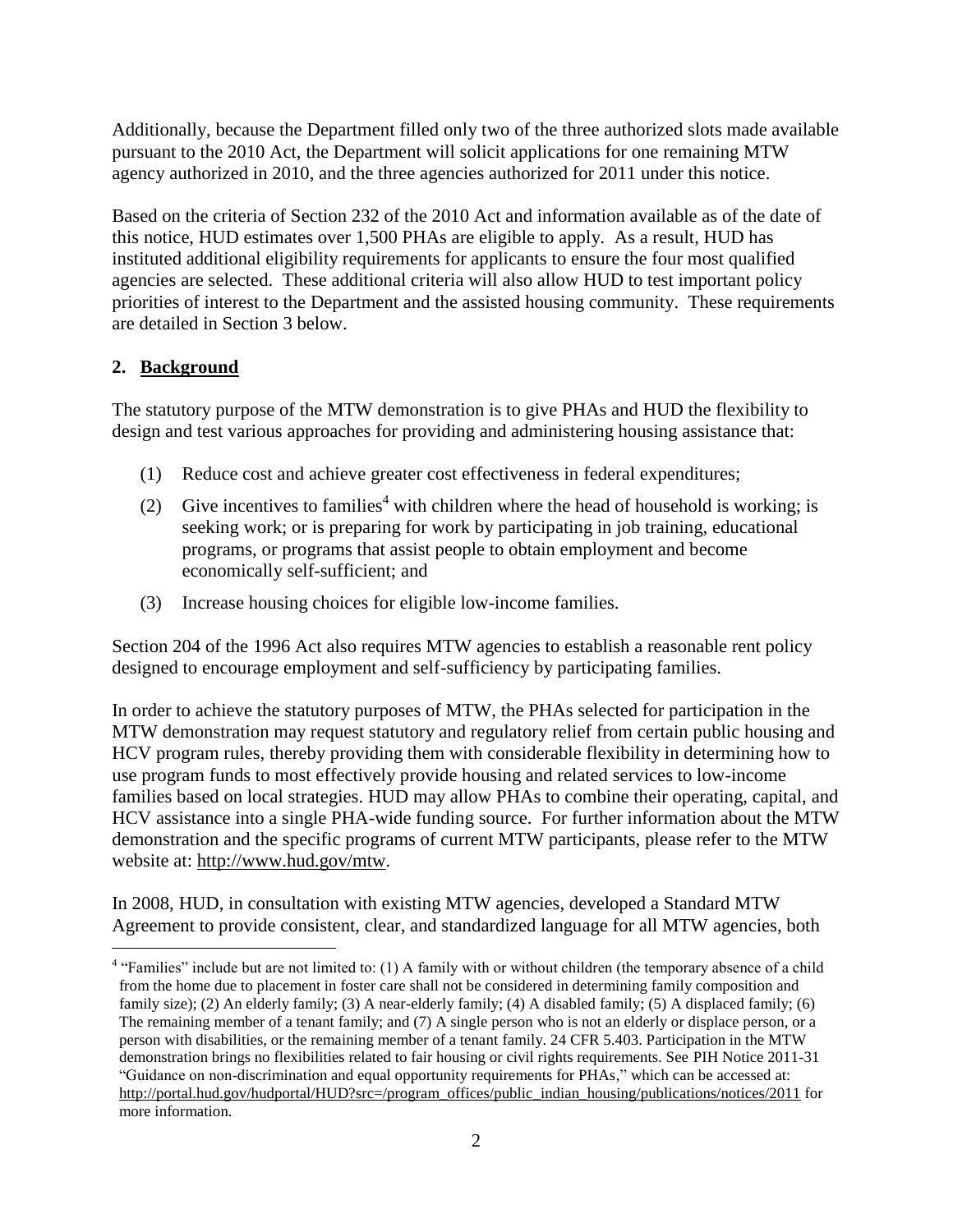current and potential. The Standard MTW Agreement emphasizes the importance of MTW agencies" obligation to report outcome information to HUD so it can evaluate the effects of MTW policy changes on residents, the agency"s operations and the local community. PHAs selected under this notice must agree to execute the Standard MTW Agreement and provide information in accordance with approved reporting requirements as stated on form HUD-50900. Activities where PHAs may waive statutory or regulatory requirements are provided in Attachment C of the Standard MTW Agreement. A copy of the Standard MTW Agreement is provided on the MTW website at:

[http://portal.hud.gov/hudportal/HUD?src=/program\\_offices/public\\_indian\\_housing/programs/ph/](http://portal.hud.gov/hudportal/HUD?src=/program_offices/public_indian_housing/programs/ph/mtw/mtwsa) [mtw/mtwsa.](http://portal.hud.gov/hudportal/HUD?src=/program_offices/public_indian_housing/programs/ph/mtw/mtwsa)

Each MTW PHA"s Standard MTW Agreement runs until the end of its 2018 fiscal year regardless of the date it received the MTW designation. There is no guarantee that a PHA"s MTW designation will be authorized beyond the expiration of these Agreements.

Participation in MTW does not bring any opportunity flexibility on regulations outside the 1937 Act. The continued applicability of fair housing and civil rights requirements on PHAs participating in the MTW demonstration is explained at length in PIH Notice 2011-31 "*Guidance on non-discrimination and equal opportunity requirements for PHAs*."<sup>5</sup>

#### **3. Statutory Requirements and Applicant Eligibility**

All applicants under this notice must meet the requirements included in Section 204 of the 1996 Act and Section 232 of the 2010 Act. Applicants must be fully compliant in their operation of federal public housing and Housing Choice Voucher programs. Additionally, applicants must meet the eligibility criteria set forth by HUD and be willing to test policy priorities defined by the Department. Applicants should be aware that HUD"s generally applicable nondiscrimination and equal opportunity requirements at 24 CFR 5.105(a) apply to MTW.

#### Requirements of Section 204 of the 1996 Act

<u>.</u>

All participants in the MTW demonstration must meet the following requirements, as specified in Section 204 of the 1996 Act:

- (1) Ensure that at least 75% of the families, as defined by Section 3(b)(3) of the 1937 Act, assisted by the PHA under the demonstration will be very low-income families (i.e., families with incomes of less than 50% of area median income) at the time they initially receive housing assistance under the demonstration;
- (2) Establish a reasonable rent policy that is designed to encourage employment and selfsufficiency on the part of participating families;
- (3) Continue to assist substantially the same total number of low-income families under the demonstration as would have been served had the PHA not participated in MTW;
- (4) Maintain under the demonstration a comparable mix of families, by family size, as

<sup>&</sup>lt;sup>5</sup> PIH Notice 2011-31 "Guidance on non-discrimination and equal opportunity requirements for PHAs" can be accessed at: http://portal.hud.gov/hudportal/HUD?src=/program\_offices/public\_indian\_housing/publications/notices/2011.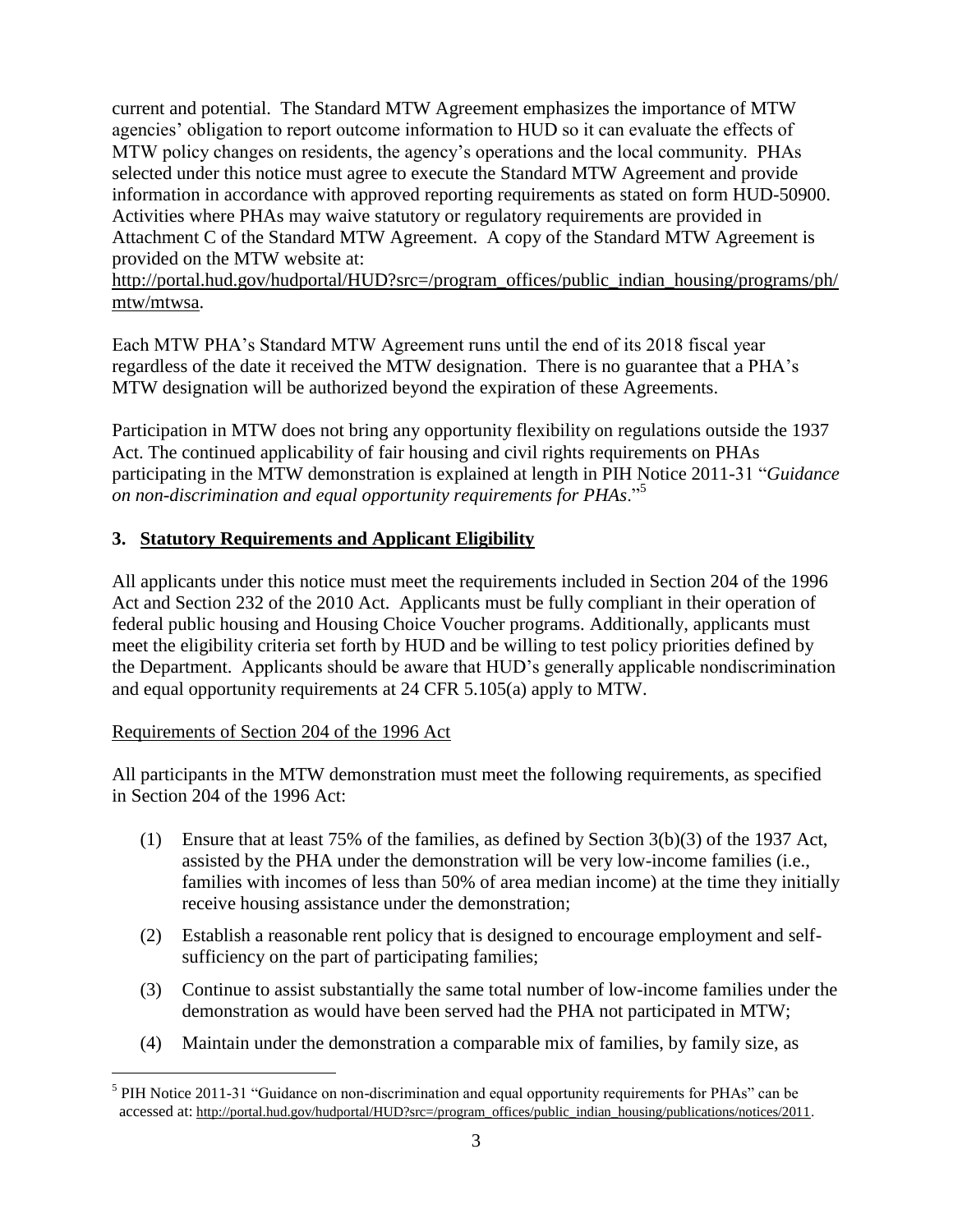would have been assisted had the PHA not participated in MTW;

- (5) Assure that housing assisted under the demonstration meets housing quality standards established or approved by HUD; and
- (6) The following Sections of the 1937 Act shall continue to apply:
	- a. The terms "low-income families" and "very low-income families" shall continue to be defined by reference to Section  $3(b)(2)$  and Section  $3(b)(3)$  of the 1937 Act.<sup>6</sup>
	- b. Section 18 of the 1937 Act, which governs demolition and disposition, shall continue to apply to public housing notwithstanding any use of the housing under MTW.<sup>7</sup>
	- c. Section 12 of the 1937 Act<sup>8</sup>, governing wage rates and the community service requirement, shall apply to housing assisted under MTW, other than housing assisted solely due to occupancy by families receiving tenant-based assistance.

#### Eligible Applicants

**The following criteria are Threshold Criteria. HUD reviews applications and determines eligibility of applicants as of the application due date. In order for a PHA's application to be considered eligible for participation in the MTW demonstration under this notice, a PHA must, as of the date applications are due, meet the following requirements:**

- (1) Designated as a High Performer under the Public Housing Assessment System  $(PHAS);^9$
- (2) No more than 5,000 total public housing units and HCVs;
- (3) Reporting rate in the Inventory Management System-Public and Indian Housing Information Center (IMS-PIC) of at least 95% of households in both the public housing and HCV programs;
- (4) All required submissions into the Voucher Management System (VMS) must have been submitted and up-to-date;
- (5) All required submissions for the preceding three fiscal years into the Financial Assessment Sub-System (FASS-PH), Financial Data Schedule (FDS) must have been submitted;
- (6) Absence of unaddressed findings from Inspector General (IG) audits, Independent Public Accountant (IPA) audits, Fair Housing and Equal Opportunity (FHEO) reviews, Tier I or II reviews, Rental Integrity Monitoring (RIM) reviews, American Reinvestment and Recovery Act (ARRA) monitoring, litigation, or from any other onsite or remote reviews;

L,

 $642$  U.S.C. 1437a(b)(2)

<sup>&</sup>lt;sup>7</sup> (42 U.S.C. 1437p, as amended by Section 1002(d) of Public Law 104–19, Section 201(b)(1) of Public Law 104– 134, and Section 201(b) of Public Law 104–202),

<sup>&</sup>lt;sup>8</sup> 42 U.S.C. 1437j

<sup>9</sup> Requirements 1 and 2 are required Section 232 of the 2010 Act, all others are requirements that HUD is imposing as a condition of application.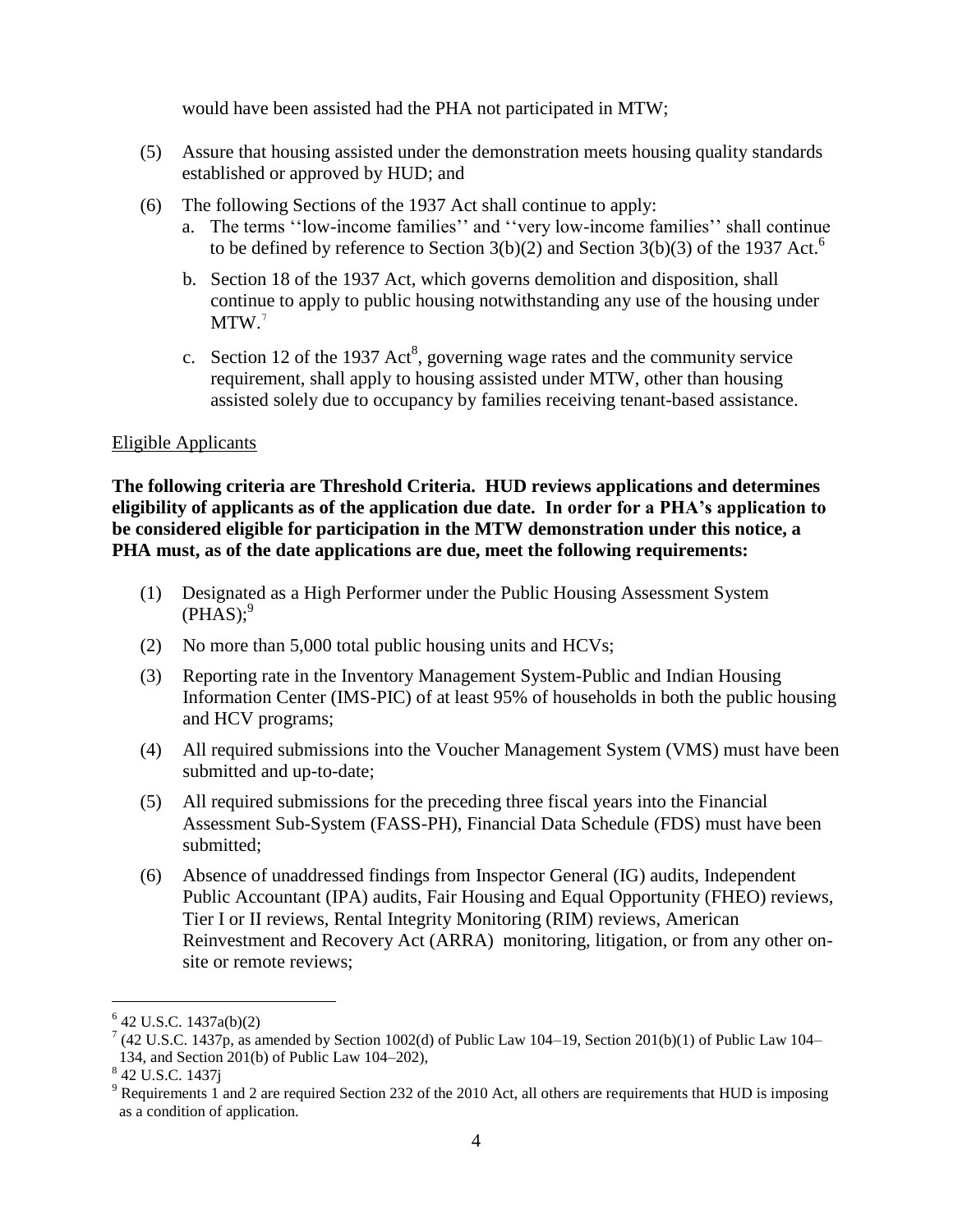- (7) Obligation and expenditure of Capital Fund Program (CFP) grants in accordance with the requirements of Section 9(j) of the 1937 Act for the past three years;
- (8) Compliance with the Enterprise Income Verification (EIV) for tenant income verifications, reexaminations, and recertifications as required by the December 29, 2009 Final Rule (74 FR 68923);
- (9) Obligation and expenditure of ARRA grants, if applicable, in accordance with ARRA requirements, including all reporting requirements;
- (10) If an outstanding repayment agreement with the Department is in place, payments must be being made according to that agreement; and
- (11) The applicant meets requirements under Section 3 of the Housing and Urban Development Act of 1968 (12 U.S.C. 1701u) and implementing regulations at 24 CFR part 135.

In addition to the threshold requirements listed above, the PHA must test two priority policy initiatives if it receives an MTW designation. The priority policy initiatives are:

- (1) Rent Reform Controlled Study HUD is interested in rigorously testing the effects of alternate rent strategies. Alternate rent strategies are defined as variations of the tenant rent calculations required by statute in order to promote one of the MTW statutory objectives given on page 2 of this notice. By submitting an application in response to this notice, applicants certify an alternate rent strategy will be designed and implemented via MTW within two years of the execution of an MTW Agreement with HUD. As part of the study, applicants agree to institute a random assignment process for participants to treatment and control groups to address research standards.
- (2) Applicants must select one of the following:
	- a. *Housing Choice Mobility Demonstration* To further the third statutory objective of the MTW demonstration, increasing housing choice, applicants will design and test an activity that uses MTW flexibility to increase housing choices for residents through mobility programs. An increase in housing choice is defined as providing more types and locations for assisted housing in areas where affordable housing may not be many, and may entail geographic mobility programs that result in residents moving to more racially or economically diverse neighborhoods.

The study may encompass public housing, vouchers, or both and may be a subset. The study does not need to encompass the PHA"s entire public housing and/or HCV portfolio, but if a subset of the portfolio is used, HUD requires that the PHA establish statistically valid treatment and control groups that will enable a rigorous evaluation of the activity"s outcomes.

b. *Detailed MTW Block Grant Evaluation* – MTW agencies have the ability to combine funds in an "MTW block grant" as set forth in the Definition of Terms below (see item 4). Applicants will be required to propose and design a method that measures and evaluates those aspects of the MTW block grant that result in quantifiable cost savings and other direct measurable outcomes, including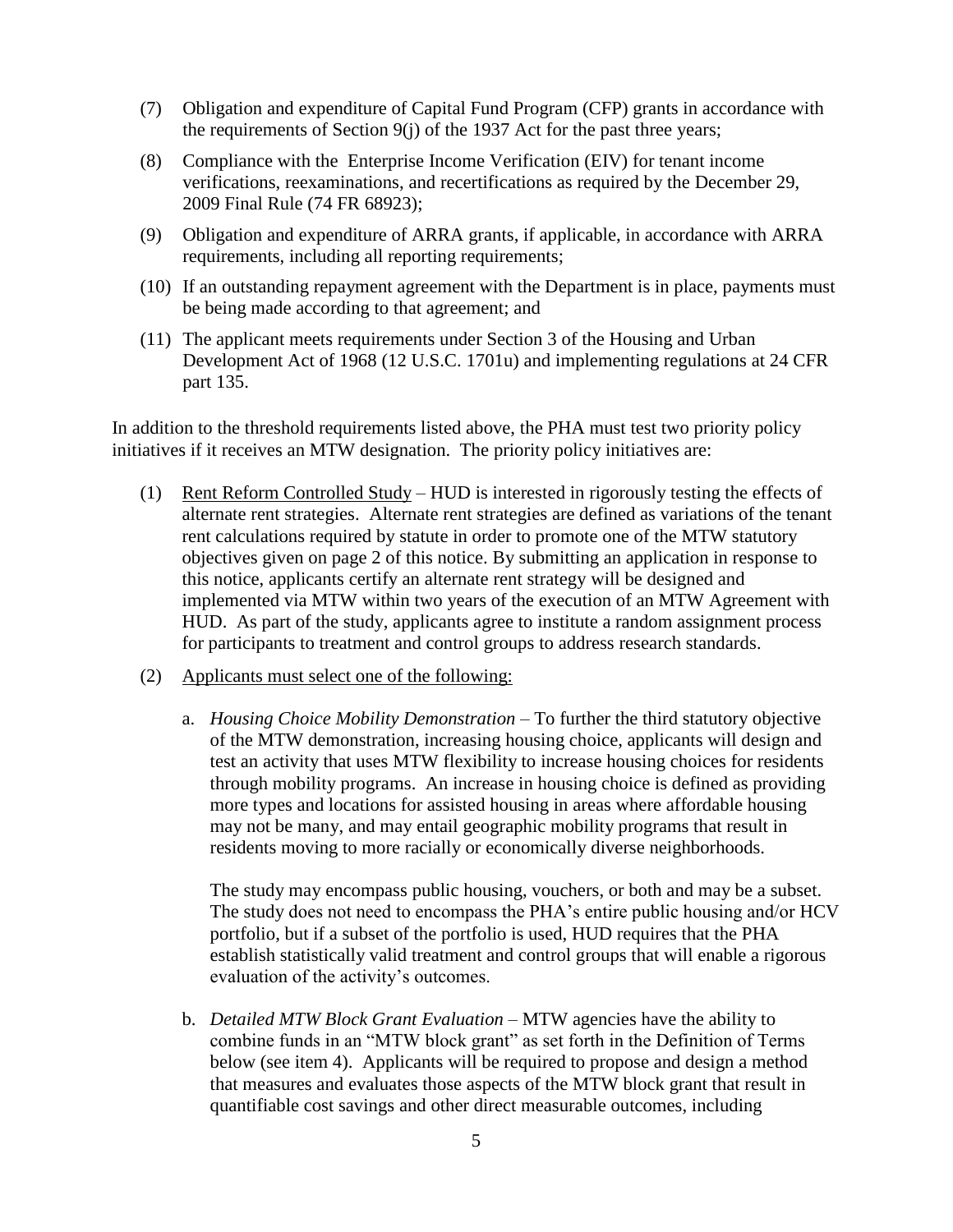additional families served and other quantifiable outputs that support the MTW statutory objectives. The MTW block grant evaluation strategy should make adjustments for any cost increases incurred as a result of the rent reform controlled study and the costs of the MTW block grant evaluation itself, so that an accurate picture of cost savings from streamlining initiatives can be provided.

#### Non-Eligible Applicants

Applications submitted by multiple PHAs or from a consortium of PHAs will not be considered, nor will applications from Section 8-only PHAs or from public housing-only agencies.

An applicant will not be eligible if it fails under any of the following categories without taking steps to resolve the matter to the satisfaction of HUD"s Office of Fair Housing and Equal Opportunity (FHEO):

- (1) has received a charge from HUD concerning a systemic violation of Title VIII of the Civil Rights Act of 1968, as amended by the Fair Housing Amendments Act of 1988 (42 U.S.C. 3601 et seq.) (Fair Housing Act) or has received a cause determination from a substantially equivalent state or local fair housing agency concerning a systemic violation of a substantially equivalent state or local fair housing law proscribing discrimination because of race, color, religion, sex, national origin, disability or familial status;
- (2) is a defendant in a Fair Housing Act lawsuit filed by the Department of Justice alleging a pattern or practice of discrimination or denial of rights to a group of persons raising and issue of general public interest pursuant to 42 U.S.C. 3614(a);
- (3) has received a letter of findings identifying systemic noncompliance under Title VI of the Civil Rights Act of 1964, Section 504 of the Rehabilitation Act of 1973, or Section 109 of the Housing and Community Development Act of 1974 or Title II of the Americans with Disabilities Act;
- (4) has received a cause determination from a substantially equivalent state or local fair housing agency concerning a systemic violation of provisions of a state or local law proscribing discrimination in housing based on sexual orientation or gender identity; or
- (5) has received a cause determination from a substantially equivalent state or local fair housing agency concerning a systemic violation of a state or local law proscribing discrimination in housing based on lawful source of income.

Applicants may still be eligible if the charge, cause determination, lawsuit, or letter of findings referenced in subparagraphs 1, 2, 3, 4, or 5 above has been resolved to FHEO"s satisfaction before the application deadline. However, if the matter has not been resolved, then the applicant is ineligible for funding.

Notwithstanding the civil rights certifications of the applicant under Attachment C, HUD will determine if actions to resolve the charge, cause determination, lawsuit, or letter of findings taken before the deadline are sufficient to resolve the matter. Examples of actions that would normally be considered sufficient to resolve the matter include, but are not limited to: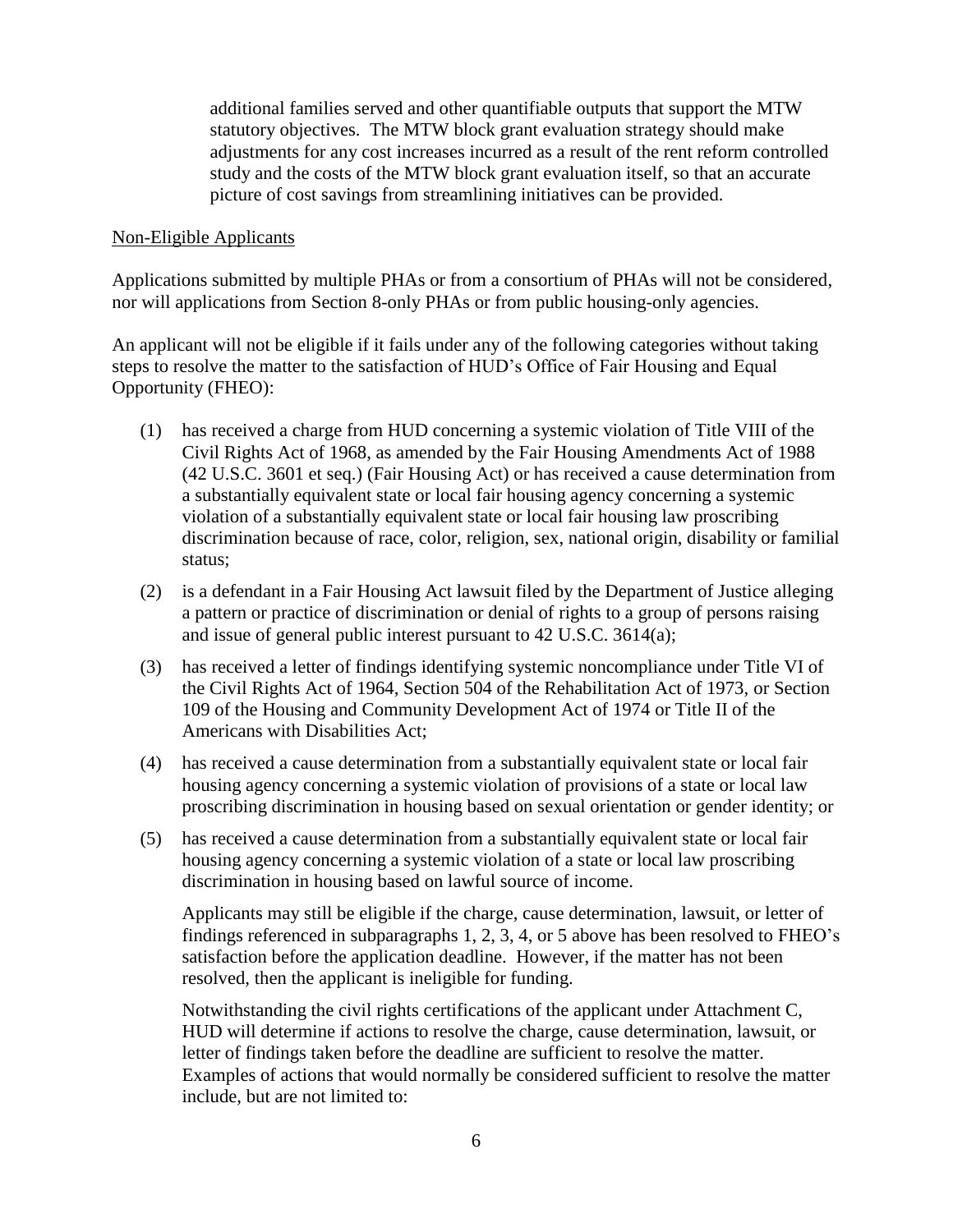- a. Current compliance with a voluntary compliance agreement signed by all the parties;
- b. Current compliance with a HUD-approved conciliation agreement signed by all the parties;
- c. Current compliance with a conciliation agreement signed by all the parties and approved by the state governmental or local administrative agency with jurisdiction over the matter;
- d. Current compliance with a consent order or consent decree; or
- e. Current compliance with a final judicial ruling or administrative ruling or decision.

#### Definition of Terms

- (1) MTW Activity is any activity the MTW agency engages in that requires MTW flexibility to waive statutory or regulatory requirements.
- (2) Public housing units are units under an Annual Contributions Contract (ACC) in the federal public housing program.
- (3) Housing Choice Vouchers are vouchers issued under a housing assistance payments contract pursuant to an ACC.
- (4) Combined assistance received under Sections 8 and 9 of the 1937 Act (MTW Block Grant): PHAs participating in MTW may combine assistance under Sections 8 and 9 of the 1937 Act by creating a pool of fungible resources using funds from any Operating and Capital Fund subsidies provided under Section 9 of the 1937 Act (and assistance provided under Section 8(o) of the 1937 Act for the HCV program.

However, the following funds cannot be combined: (a) assistance required to meet existing contractual obligations of the PHA to a third party (such as housing assistance payments contracts with owners under the PHA"s HCV program); (b) payments to other PHAs under HCV portability billing procedures; or (c) particular purposes funds for which HUD has expressly committed the assistance to the PHA (such as a grant under the HOPE VI program or funds provided under the HCV Program targeted to specific populations, e.g. Mainstream vouchers, Family Unification vouchers).

- (5) Unaddressed findings are findings not resolved to the satisfaction of HUD, not under a corrective action plan agreed to by HUD, not part of an approved management decision, or in a corrective action plan that in HUD"s sole judgment the PHA is not compliant. This also includes any investigations that, in HUD"s sole judgment, may impair the applicant's ability to effectively participate in the MTW demonstration.
- (6) Rent reform is any change from the Regulations to the way rent is calculated for an assisted household. Participants in the MTW demonstration must establish a rent reform that is designed to encourage employment and self-sufficiency on the part of participating families.
- (7) HCV utilization is a calculation of the number of HCVs leased as of the application due date as a percentage of the number of units under the ACC between HUD and the PHA at the beginning of the PHA"s current fiscal year.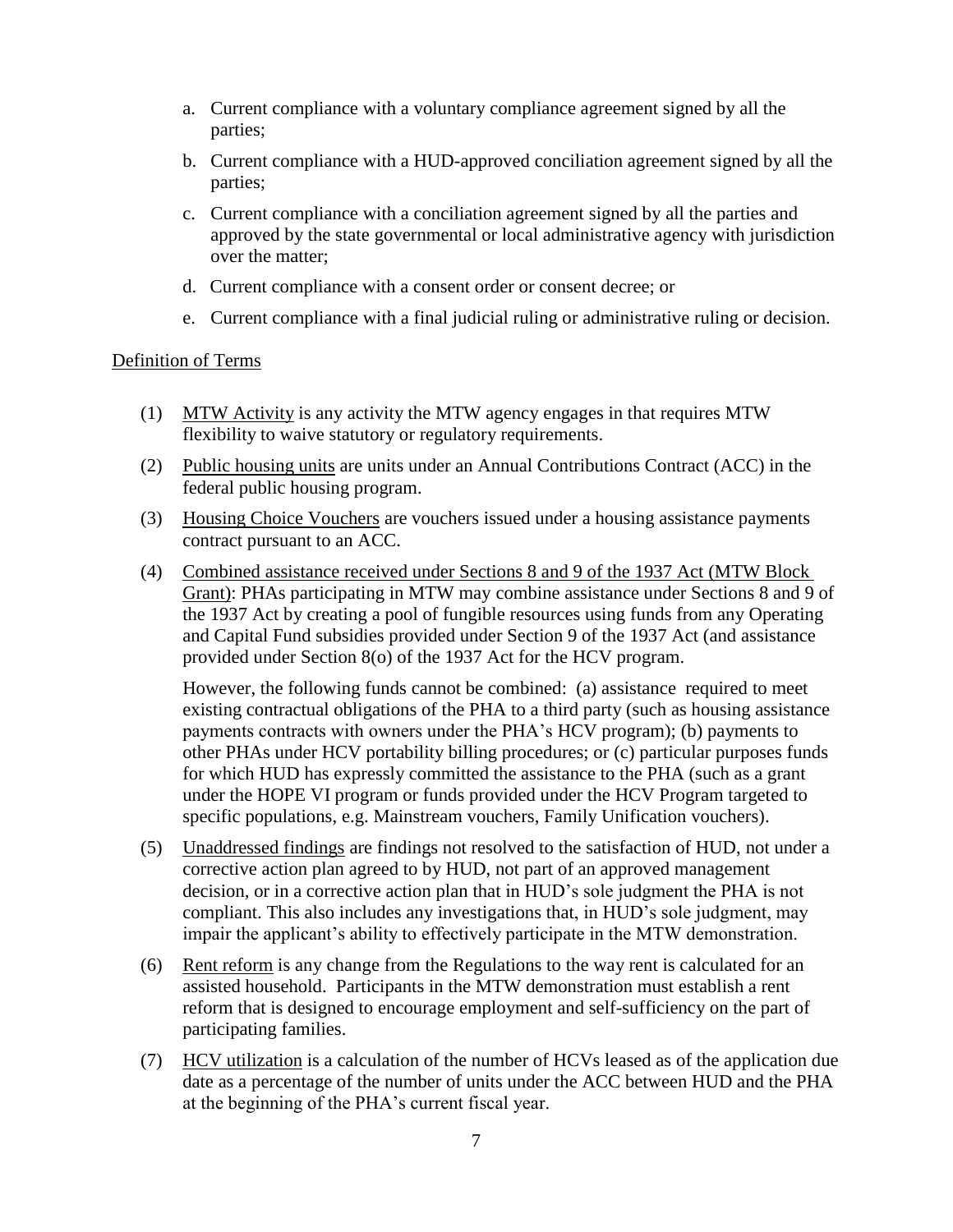- (8) HCV budget authority utilized in calendar year 2010 is calculated as the amount of the PHA's 2010 HCV budget expended for the year as a percentage of PHA's 2010 calendar year HCV budget authority.
- (9) Public Housing Occupancy as of the application due date is calculated based on the total occupied assisted, special use, and non-assisted units divided by the total units under ACC (subtracting any uninhabitable units as reflected in IMS-PIC).

#### **4. Submission Requirements for Applications**

Applications submitted in response to this notice must include each of the following items:

- A. Eligibility Certification: Applicants must provide a certification to each of the following items:
	- (1) Certification to the eligibility requirements are set forth in Section 3 of this notice (see Attachment A for the standard certification sheet). This sheet, in addition to the certifications included in Attachment B, should be completed and executed by the applicant and submitted with the application.
	- (2) Compliance with Fair Housing and Civil Rights Laws
		- a. Applicants and their sub-recipients must comply with all applicable fair housing and civil rights requirements in 24 CFR 5.105(a), including, but not limited to, the Fair Housing Act; Title VI of the Civil Rights Act of 1964; Section 504 of the Rehabilitation Act of 1973; Title II of the American with Disabilities Act; Section 109 of the Housing and Community Development Act of 1974.

If the applicant's state or local government has passed a law or laws proscribing discrimination in housing based on sexual orientation or gender identity, or a law or laws proscribing discrimination based on lawful source of income, the applicant and any proposed sub-recipients must comply with those laws.

- b. If the applicant is conducting programs or activities with funds received under a HUD program NOFA in a state or local jurisdiction that has passed a law or laws proscribing discrimination in housing based upon sexual orientation or gender identity, or a law or laws proscribing discrimination in housing based on lawful source of income, the applicant and its sub-recipients must comply with those laws of the states or localities in which the programs or activities are conducted.
- (3) Consistency of the applicant"s PHA Plan, amendments to the PHA Plan, and MTW Plan with the Consolidated Plan, which must include a certification showing preparation of an Analysis of Impediments to Fair Housing Choice. The applicant"s certifications of consistency must show the need, the proposed activities are consistent with the jurisdiction's strategic plan, and the location of the proposed activities is consistent with the geographic areas specified in the consolidated plan.

#### B. Evidence of Capability

(1) Summary of the relevant experience and skills of the personnel with primary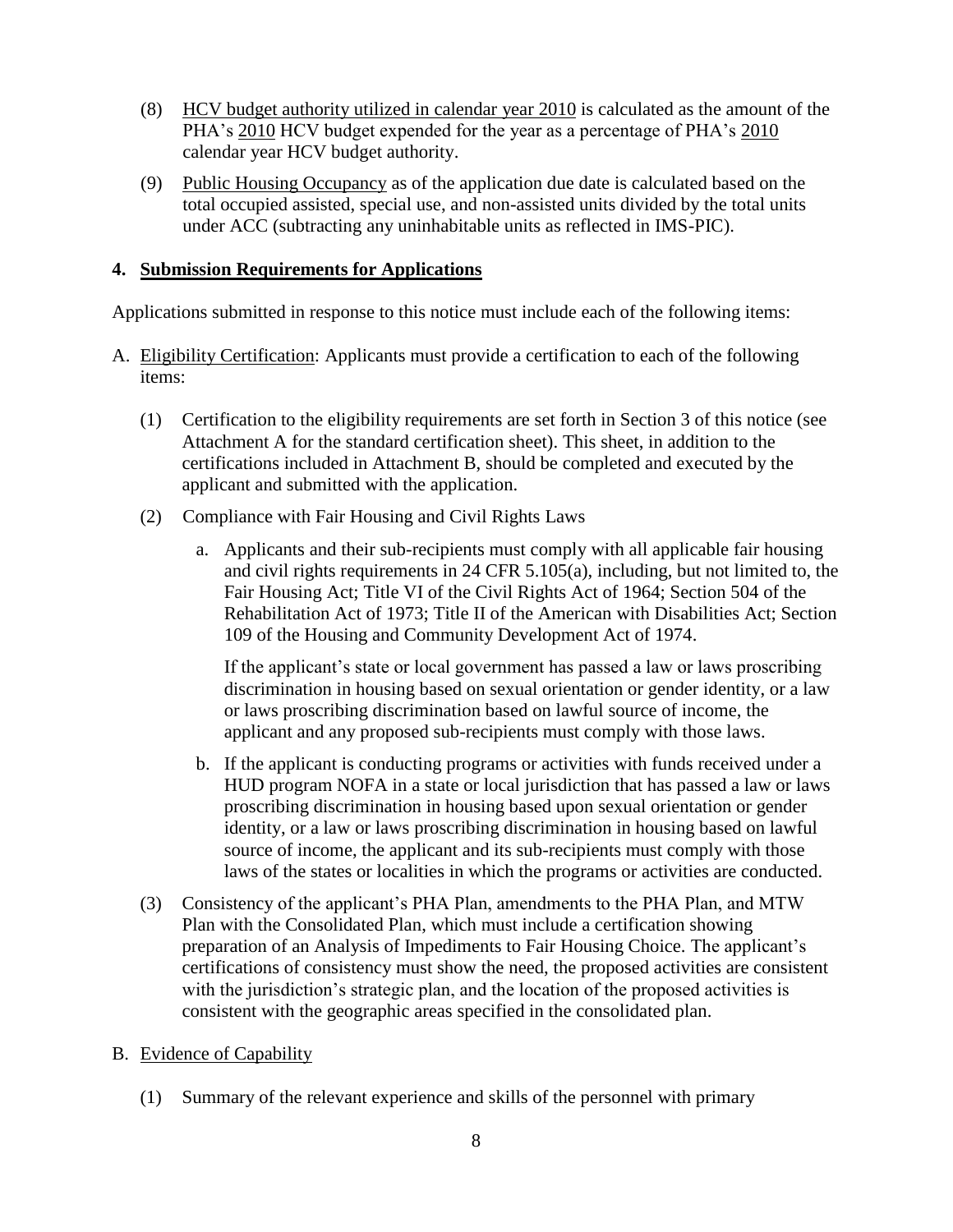responsibility for implementing the PHA"s MTW demonstration.

- (2) Discussion of the PHA"s experiences, activities, or accomplishments demonstrating ability to participate in the MTW demonstration. Please also include a discussion of any achievements where the applicant has shown excellence in fair housing or environmental compliance and/or innovation. This discussion should include only those instances above and beyond the threshold and eligibility requirements cited throughout this notice.
- (3) Description of how the PHA exhibits innovation and creativity in at least three of the following HUD programs: Resident Opportunities and Supportive Services, Family Self-Sufficiency, HOPE VI, Mixed-Finance Transactions, Section 8 Homeownership Program, Section 32 Homeownership Program, energy efficiency improvements, or the Capital Fund Financing Program.
- (4) The Public Housing Assessment System (PHAS) sub-scores that were used in calculating the PHA"s most recent composite PHAS score.
- (5) The PHA"s most recent Section Eight Management Assessment Program (SEMAP) score.
- (6) PHA"s HCV utilization rate as of the application due date and PHA"s percent of HCV budget authority utilized in calendar year 2010.<sup>10</sup>
- (7) PHA's public housing occupancy rate as of the application due date.<sup>11</sup>
- (8) Certification that the agency has submitted its last three Agency Plans on time.
- (9) Certification that the PHA is in compliance with HUD"s asset management policy.
- (10) PHA request for authority to use and combine assistance received under Sections 8 and 9 of the 1937 Act to the extent necessary to implement the MTW Plan.

#### C. MTW Plan

<u>.</u>

(1) MTW Plan for the PHA"s first year of operation under the MTW demonstration, **following the order and format set forth in Attachment B of this Notice**, that fully describes the PHA's vision and proposed activities, states and quantifies the PHA's goals and objectives for the demonstration, addresses the evaluation criteria described in Attachment B to this notice, and includes all required elements in the order listed. The Plan must identify which of the priority policy initiatives defined in section 3 will be tested via a controlled study and/or evaluation, and a descriptive outline detailing how the study or evaluation will be conducted.

#### D. Evidence of Community Support and Involvement

 $10$  In order to verify utilization figures of applicant PHAs, HUD may review the utilization figures submitted and/or the previous three months of utilization figures in VMS.

 $11$  In order to verify occupancy information of applicant PHAs, HUD may review the occupancy information submitted and/or the previous three months of occupancy information IMS/PIC.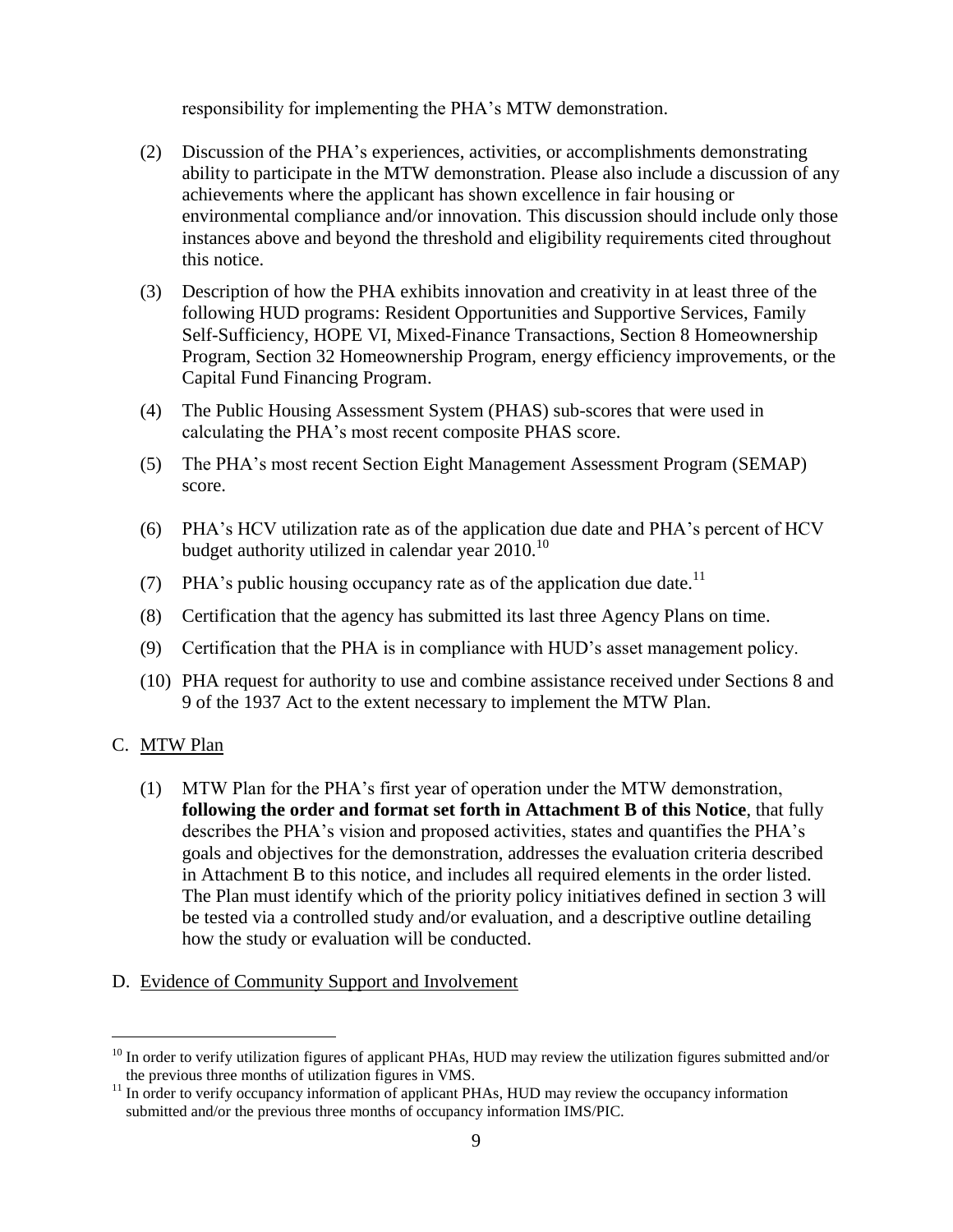- (1) Evidence (in the form of sign-in sheets, comments received, notices, etc.) that the PHA has provided community and PHA resident participation in developing its MTW application, including a public hearing.
- (2) Board resolution approving the MTW application and adopting the Annual MTW Plan Certifications of Compliance, included with Attachment B to this notice.
- (3) Description of any significant partnerships between the PHA and other public agencies or private nonprofit or for-profit entities (particularly local welfare offices and local providers of job training and related services) and any partnerships that link the provision of housing to transportation, energy, recreation, public health services and education providers. The applicant should clearly explain how such partnerships will help to achieve the objectives of the PHA's demonstration and the Department's crosscutting policy priority of sustainability, based upon HUD"s 2010-2015 Strategic Plan.
- (4) Description of how the PHA intends to leverage funding and other in-kind resources in the implementation of its MTW program.
- (5) Description of how the MTW Plan, PHA Plan, and any amendments to the PHA Plan are consistent with the applicable Consolidated Plan(s) and a Certificate of Consistency showing that such plans or amendments have been determined by the appropriate jurisdiction(s) to be consistent with the applicable Consolidated Plan(s).

#### E. Additional Information Regarding Implementation of MTW Plan<sup>12</sup>

L,

- (1) Demographic information, including income levels, of families currently assisted by the PHA (in both the public housing and HCV programs) and of families to be assisted by the PHA under the proposed MTW Plan.
- (2) Whether and how assistance will be targeted to families of different income levels by program and/or by site.
- (3) Proposed schedule showing significant dates and milestones for implementation of the PHA's MTW application.
- (4) Potential local and national impact of the MTW Plan if it were implemented.
- (5) Extent to which the Plan has the potential as a replicable program model promoting the purposes of the MTW demonstration and furthering HUD"s goal of expanding crosscutting policy knowledge, in line with the agency"s 2010-2015 Strategic Plan.

Applications that meet all threshold requirements will receive points according to the scoring methodology given in Attachment C of this notice. Applications will be assessed based upon the information received in the application package as of the application due date. Applicants will not have an opportunity to cure application deficiencies beyond the due date.

 $12$  For more information on required compliance with site and neighborhood standards, please see pages 10-13 of PIH Notice 2011-31 "*Guidance on non-discrimination and equal opportunity requirements for PHAs*," which can be accessed at: http://portal.hud.gov/hudportal/HUD?src=/program\_offices/public\_indian\_housing/publications/notices/2011.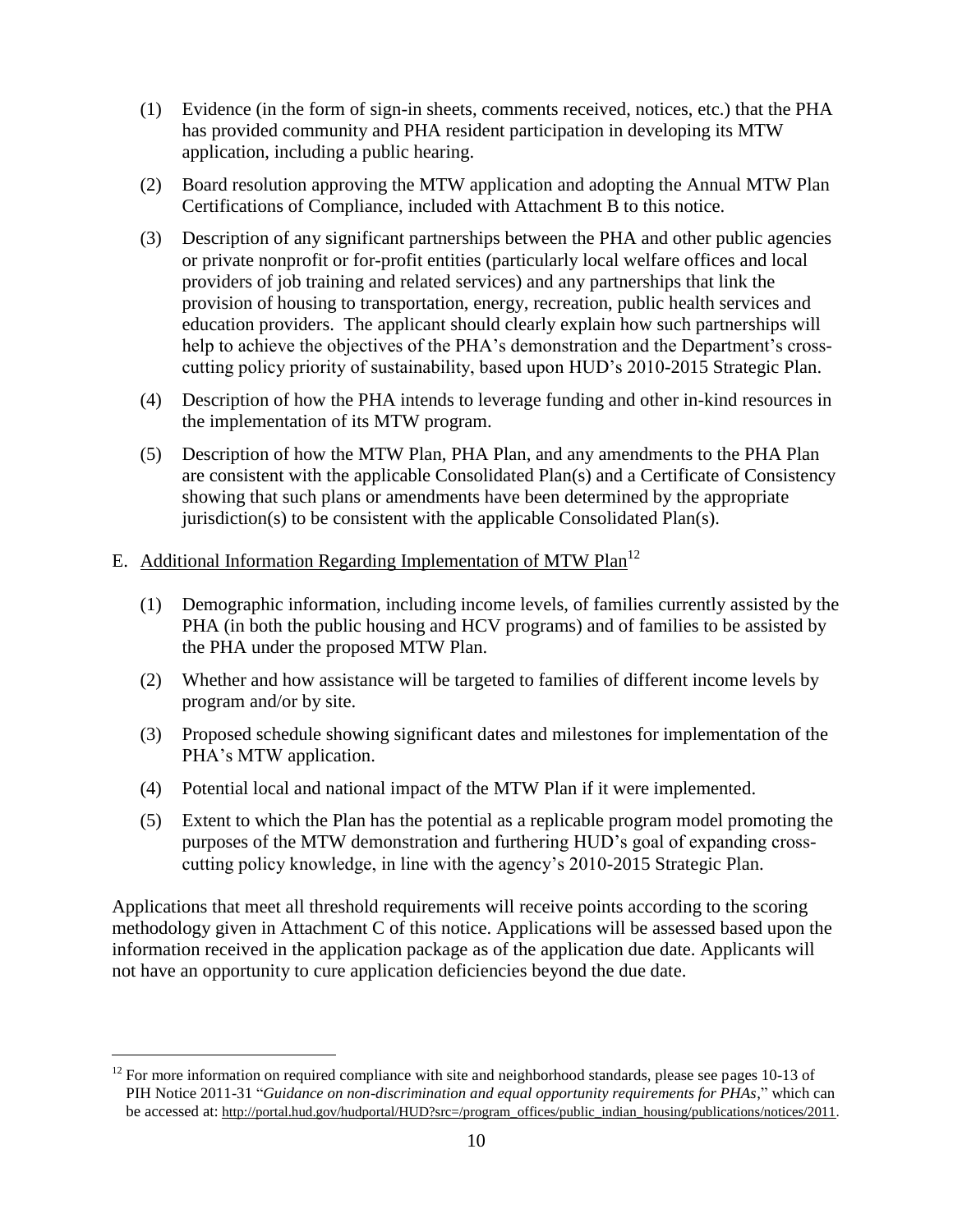#### **5. Selection of MTW Participants**

#### Application Evaluation Criteria

After eliminating PHAs that fail to meet the threshold criteria described in Section 3 of this Notice, Section 204 of the 1996 Act directs HUD to evaluate MTW applications on the basis of a PHA"s relative public housing management performance; a PHA"s potential to plan and carry out a program under the demonstration; and other factors to be determined by HUD. Accordingly, HUD evaluates applications based on the four criteria set forth in Attachment C of this notice. Each criterion includes a description, the number of points attributed to each criterion and sub-criterion, and the primary location or locations in the submission requirements set forth in Section 4 of this notice. PHAs must address the relevant criteria in those locations to ensure complete reviews.

#### Selection Process

HUD evaluates, scores, and ranks complete applications using the point values assigned to the evaluation criteria set forth in Attachment C. HUD reserves the right to limit the size or scope of a PHA"s proposed program if proposed activities are not allowed under law or if it is determined in HUD"s sole judgment that such limitation is in the best interests of the MTW demonstration and/or public housing and HCV programs. HUD selects only PHAs meeting requirements of Section 232 of the 2010 Act and other HUD eligibility criteria as stated above, in accordance with the requirements of Section 204 of the 1996 Act.

Applicants under this notice are required to commit to testing two policy priorities of interest to the Department as a condition of eligibility. Further, applicants must detail these activities in the Annual MTW Plan component of the application for evaluation and scoring. Applicants are required to test a rent reform policy, and have a choice of two other policy priorities – a housing choice mobility demonstration or an MTW block grant evaluation. After reviewing the applications, HUD reserves the right to determine the number of applications selected in each of the policy priority areas in order to fulfill the strategic objectives of the MTW demonstration.

If a scoring tie should occur that affects HUD"s ability to rank applications, HUD will utilize the following tie-breakers to finalize the ranking process:

- Points received by each agency under Capability criteria, item b, as listed in Attachment C to this notice;
- Points received by each agency under Capability criteria, item c, as listed in Attachment C to this notice;
- Points received by each agency under Feasibility of the MTW Plan criteria, item c, as listed in Attachment C to this notice;
- Points received by each agency under Feasibility of the MTW Plan criteria, item d, as listed in Attachment C to this notice.

After exhaustion of the preceding measures without adequate resolution of the scoring tie, a ranking will be completed by blind random selection.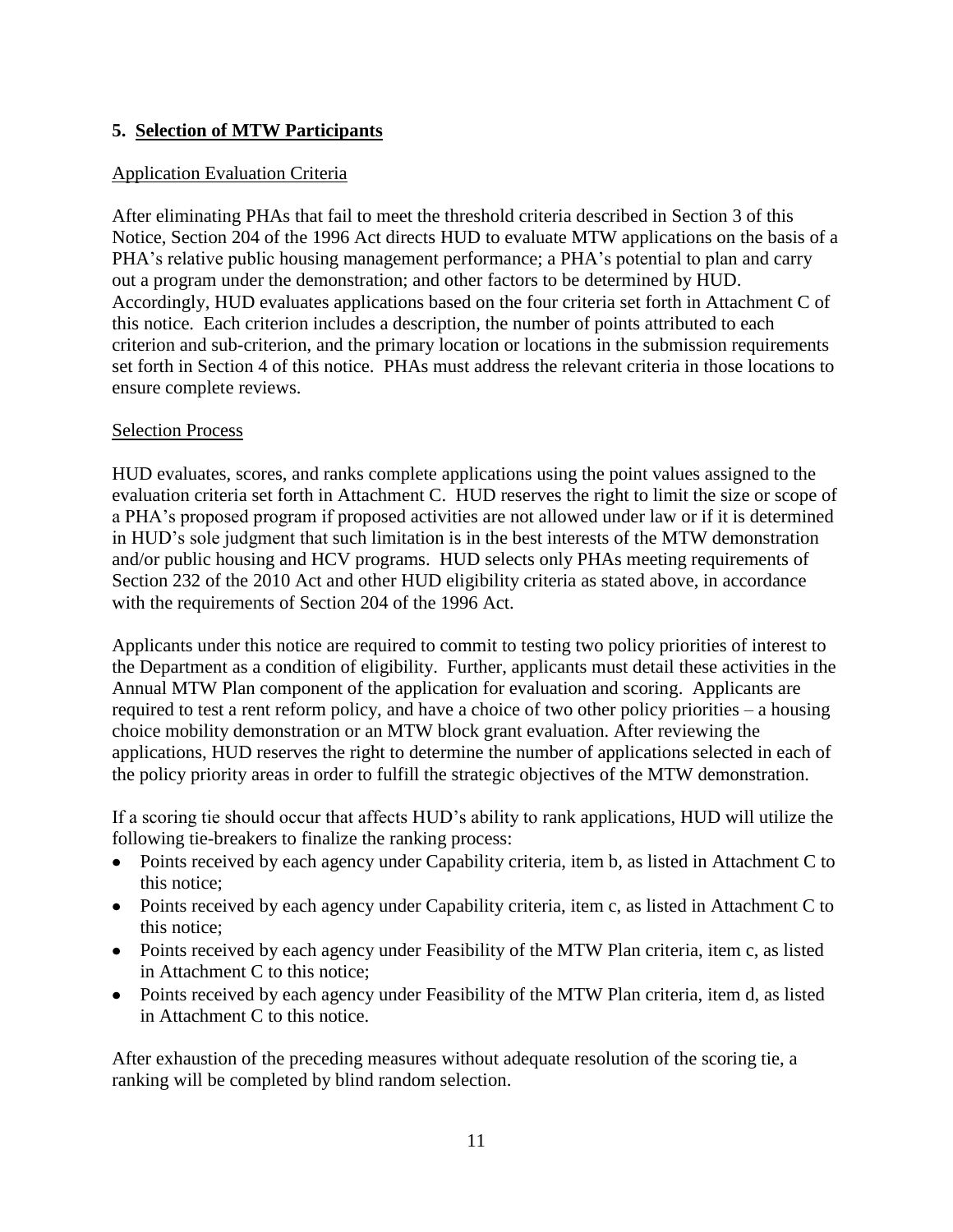If selected, a PHA may not combine different types of HUD assistance or invoke any MTW waivers of statute or regulation prior to the execution of the Standard MTW Agreement.

Waivers of program requirements through an MTW Agreement are limited to provisions of the U.S. Housing Act of 1937 and its implementing regulations, narrowly tailored specific to the MTW plan, and are limited to the term of the demonstration. The continued applicability of fair housing and civil rights requirements on PHAs participating in the MTW demonstration is explained at length in PIH Notice 2011-31 "*Guidance on non-discrimination and equal opportunity requirements for PHAs*." Participation in MTW does not bring any flexibility on these requirements that are not detailed in that Notice.<sup>13</sup>

At all times during the demonstration, participating PHAs must comply with any HUD requirements governing the use of HUD assistance in the demonstration, including management, financial, accounting, or other requirements designed to adequately track and monitor the PHA"s use of HUD assistance.

# Affirmatively Furthering Fair Housing  $(AFFH)<sup>14</sup>$

<u>.</u>

Section 808(e)(5) of the Fair Housing Act imposes a duty on HUD to affirmatively further the purposes of the Fair Housing Act in its housing and urban development programs. Accordingly, HUD requires recipients of HUD funds to take affirmative steps to further fair housing. Your application must discuss how you are going to carry out your proposed activities in a manner that affirmatively furthers fair housing.

Prior to the execution of the MTW Agreement, and in support of its civil rights certification under Section 5A of the 1937 Act and the affirmatively furthering fair housing certification in the MTW Annual Plan, a successful applicant will discuss how they are going to carry out proposed activities in a manner that affirmatively furthers fair housing.

To affirmatively further fair housing, the applicant's proposed activities must help overcome impediments to fair housing choice that are identified in the "Analysis of Impediments to Fair Housing Choice" produced by the state and/or local government(s) in which program activities occur, the effects of those impediments, and any other impediments in housing or urban development activities applicants may identify. Further, the applicant's proposed AFFH activities must be consistent with the agency"s civil rights certification under Section 5A of the 1937 Act and supporting analysis of impediments and corrective implemented activities as required under 24 CFR 903.7(o).

In addition, the proposed activities must address at least one of the following objectives: (1) help overcome any impediments to fair housing choice related to the assisted program or activity itself; (2) promote racially, ethnically, and socioeconomically diverse communities; or (3) promote housing-related opportunities that overcome the effects of past discrimination because of race, color, national origin, religion, sex, disability, and familial status.

 $<sup>13</sup>$  PIH Notice 2011-31 "Guidance on non-discrimination and equal opportunity requirements for PHAs" can be</sup> accessed at: http://portal.hud.gov/hudportal/HUD?src=/program\_offices/public\_indian\_housing/publications/notices/2011.

<sup>&</sup>lt;sup>14</sup> Information on required compliance with Affirmatively Furthering Fair Housing is discussed in more detail in PIH Notice 2011-31.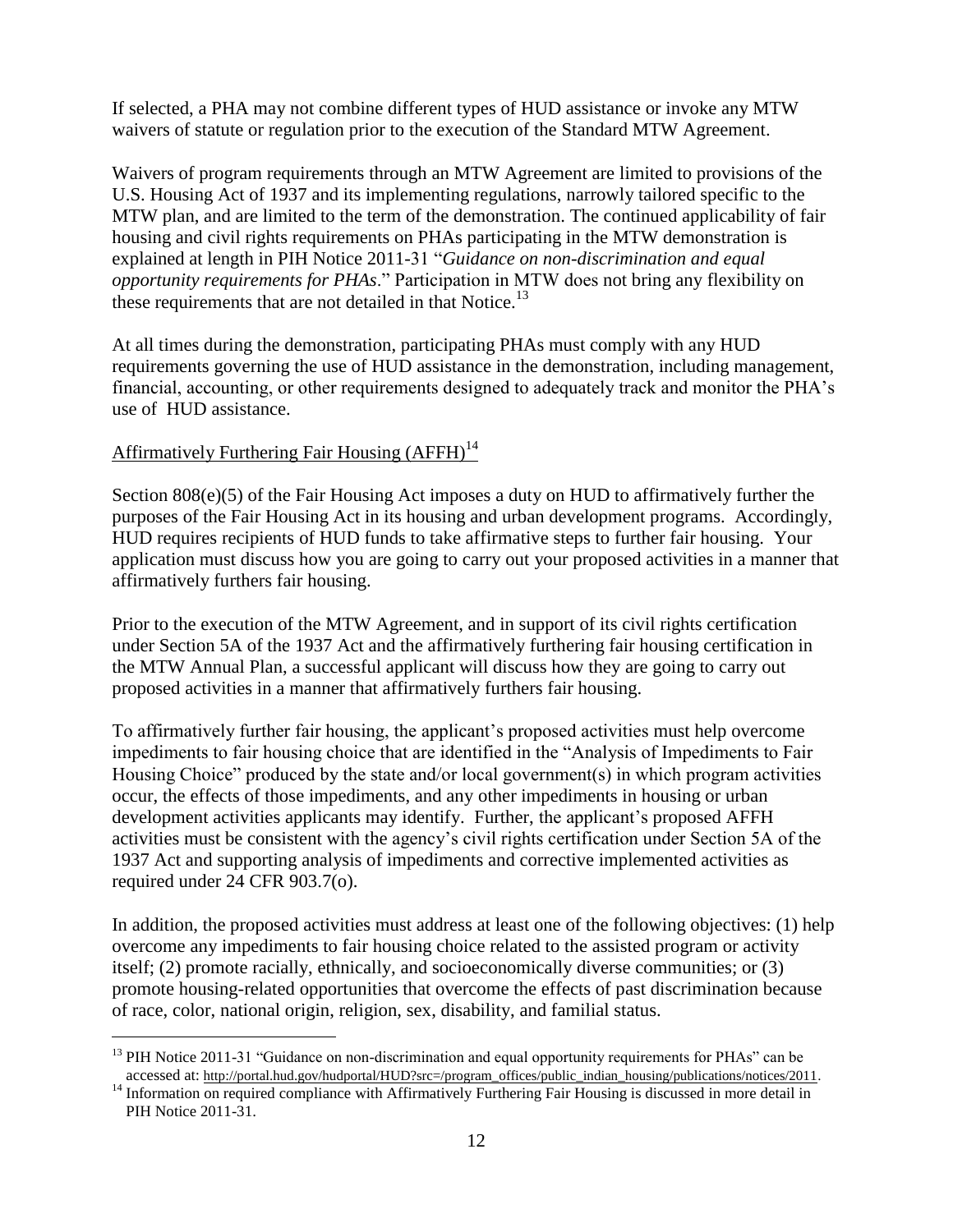HUD encourages applications from PHAs that participate in regional fair housing strategies to overcome patterns of segregated housing, including the effects of formerly de jure segregated public or assisted housing, and to facilitate more integrated living patterns.

For example, for programs that focus on rehabilitation or new construction of housing, activities that affirmatively further fair housing include those that: (1) ensure that housing is sited in a manner to enhance racial or ethnic diversity; (2) ensure that housing units are affordable to persons of low, very low and moderate income; (3) to the extent permitted by program requirements, ensure that buildings and housing units are accessible and visitable by people with disabilities; (4) to the extent permitted by program and relocation assistance requirements, ensure that any existing residents relocated to facilitate construction are afforded preference to return to the new units; and (5) ensure that the units are placed in an area of opportunity, which includes factors such as access to employment centers, effective schools, health care facilities, social services, and public transportation.

New construction activities must refrain from geographically concentrating housing for persons with disabilities. Such housing must be placed in the most integrated setting appropriate to the needs of qualified individuals with disabilities. See other examples of affirmatively furthering fair housing in section 5(b), contained in pages 23-25 of HUD"s Fiscal Year (FY) 2011 Notice of Funding Availability (NOFA) Policy Requirements and General Section to HUD"s FY2011 NOFAs for Discretionary Programs (General Section).

#### Requirements Related to Construction, Rehabilitation and Development for MTW Agencies

Selection of agencies to participate in the MTW program does not include approval of a site for development, rehabilitation or construction. HUD will review proposed new construction, rehabilitation and acquisition projects with respect to the applicable site and neighborhood standards at 24 CFR 941.202 (public housing) or 983.57 (HCV) as applicable.

Design and construction must meet the Department's accessibility standards in accordance with applicable requirements pursuant to the Fair Housing Act, Section 504 of the Rehabilitation Act of 1973, the Americans with Disabilities Act and the Architectural Barriers Act. Proposed projects or sites are subject to environmental reviews, as noted in Attachment B, under the Annual MTW Plan Certifications of Compliance, and as required by 24 CFR Part 50 or 58.

Construction, repair, rehabilitation, renovation, and painting in housing constructed before 1978 are covered by regulations under the Residential Lead-Based Paint Hazard Reduction Act of 1992 (Title X; Pub. L. 102-550). <sup>15</sup> There are no flexibilities available through MTW in this area.

<u>.</u>

<sup>&</sup>lt;sup>15</sup> These include, in particular: HUD's Lead Safe Housing Rule (24 CFR 35, subparts B through R), incorporated into public housing and section 8 program regulations, applies to construction, conversion, acquisition, rental assistance, rehabilitation and development and EPA"s Renovation, Repair, and Painting (RRP) Rule and its Pre-Renovation Education Rule (both in 40 CFR 745, especially subparts E and Q) apply to RRP activities, including weatherization. In addition, for housing constructed before 1978, the HUD/EPA Lead Disclosure Rule (24 CFR 35, subpart A, and 40 CFR 745, subpart F), incorporated into public housing and section 8 program regulations, applies to pre-1978 housing being sold (or otherwise disposed of) or leased, whether or not construction, rehabilitation and/or development activities will occur or have occurred.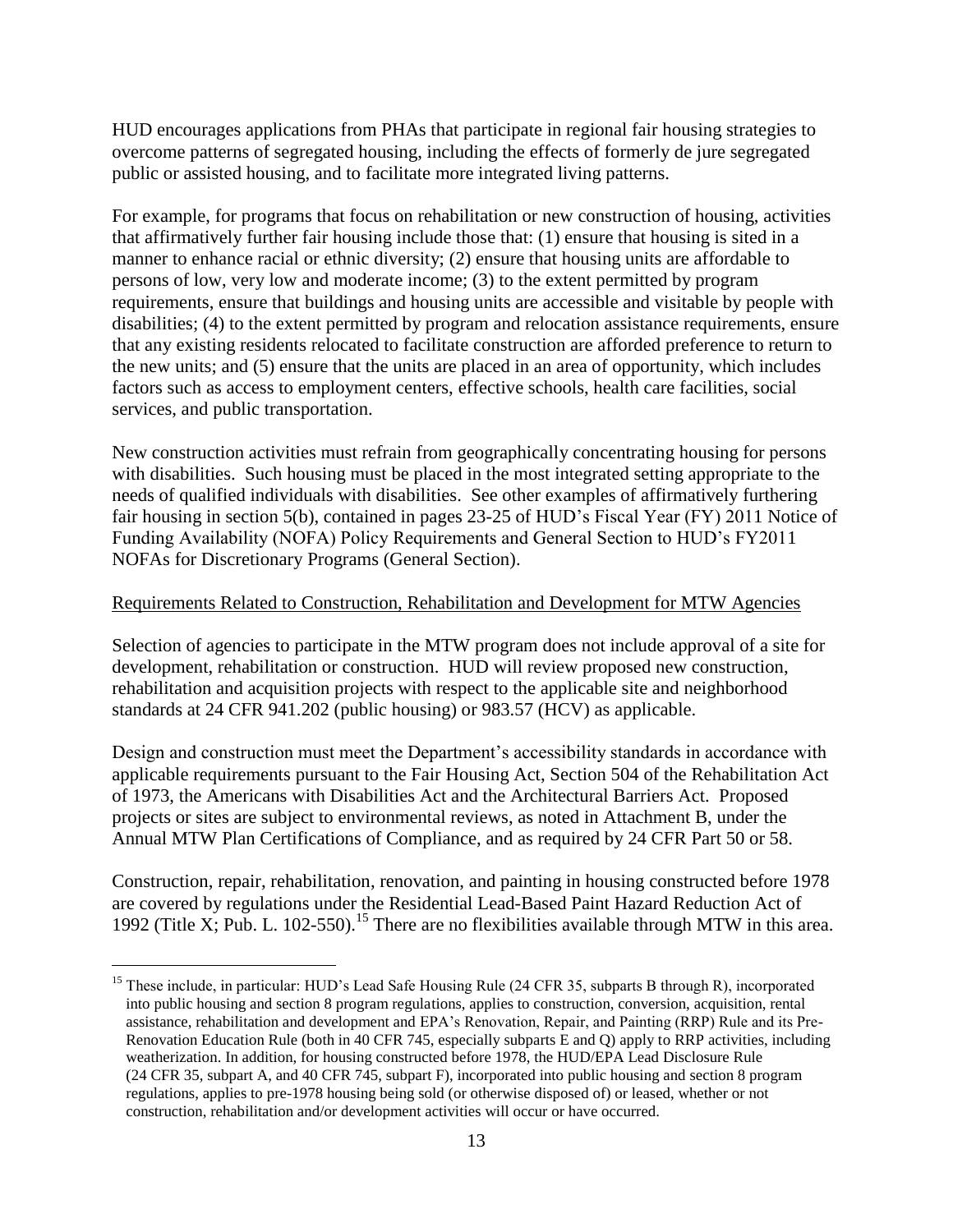#### Information for Applicants Not Selected

For a period of at least 60 days after the announcement of successful applicants is made, HUD will provide to a requesting applicant a debriefing related to its application. A request for debriefing must be made in writing or by email by an authorized official of the applicant organization and submitted to Ivan Pour; Program Director, Moving to Work Demonstration Program, Office of Public Housing Investments; Department of Housing and Urban Development; 451 Seventh St., SW; Room 4120; Washington, DC 20410; e-mail: [mtw](mailto:mtw-info@hud.gov)[info@hud.gov.](mailto:mtw-info@hud.gov)

Information provided during a debriefing will include, at a minimum, the final scores and evaluator comments the applicant received for each of the four rating factors given in Attachment C of this notice.

#### **6. Paperwork Reduction Act**

The information collection requirements contained in the Annual MTW Plan portion of this document are approved by the Office of Management and Budget (OMB) under the Paperwork Reduction Act of 1995 (44 U.S C. 2501-3520). The OMB control number is 2577-0216. In accordance with the Paperwork Reduction Act, HUD may not conduct or sponsor, and a person is not required to respond to, a collection of information unless the collection displays a currently valid OMB control number.

#### Submission Information

Applications in response to this notice must be received by 5:00 p.m. Eastern Standard Time on Wednesday, June 27, 2012.

Submit applications electronically as converted PDFs or as Microsoft Word documents (1997 version or higher) to: Dominique Blom; Deputy Assistant Secretary for Public Housing Investments; e-mail: [mtw-info@hud.gov.](mailto:mtw-info@hud.gov)

For further information contact: Ivan Pour; Program Director, Moving to Work Demonstration Program, Office of Public Housing Investments; Department of Housing and Urban Development; 451 Seventh St., SW; Room 4120; Washington, DC 20410; telephone: (202) 402- 2488, e-mail: [mtw-info@hud.gov.](mailto:mtw-info@hud.gov)

 $\sqrt{s/}$ 

Sandra B. Henriquez, Assistant Secretary for Public and Indian Housing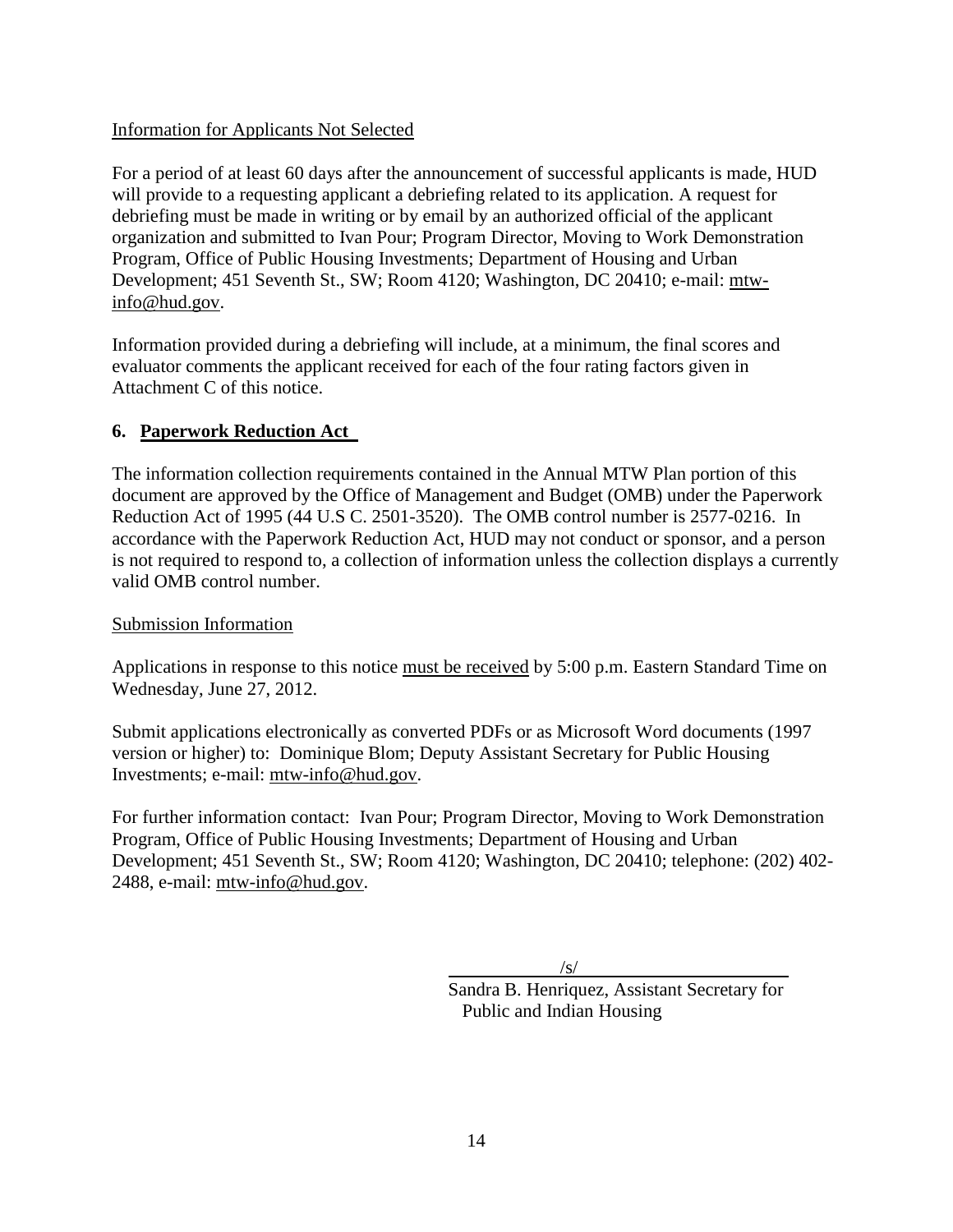# **ATTACHMENT A**

#### **Certification of Meeting Applicable Eligibility Requirements**

All applicants in response to PIH Notice 2012-16 (HA) must certify to the following items in order to be eligible for consideration. HUD confirms certifications upon receipt of the agency"s application. At HUD"s sole discretion, if HUD substantiates that an agency has misrepresented certifications, the agency"s application is disqualified.

A separate Microsoft Excel file is included with this PIH Notice on the HUD website. Applicants can use the automated Excel spreadsheet to determine if they are indeed eligible to apply under this notice.

٦

Т

Г

Г

All certifications are as of the application due date.

|                                                                                                                                                                                                                                                                                                                                                                                                                                                                                                                                                        | Yes | N <sub>0</sub> | N/A |
|--------------------------------------------------------------------------------------------------------------------------------------------------------------------------------------------------------------------------------------------------------------------------------------------------------------------------------------------------------------------------------------------------------------------------------------------------------------------------------------------------------------------------------------------------------|-----|----------------|-----|
| <b>Statutory Eligibility Requirements</b>                                                                                                                                                                                                                                                                                                                                                                                                                                                                                                              |     |                |     |
| 1. Does your agency administer 5,000 or less combined public housing<br>and Housing Choice Voucher units?                                                                                                                                                                                                                                                                                                                                                                                                                                              |     |                |     |
| 2. Is your agency designated by HUD as a High Performer under the<br>Public Housing Assessment System (PHAS)?                                                                                                                                                                                                                                                                                                                                                                                                                                          |     |                |     |
| <b>Additional Eligibility Requirements</b>                                                                                                                                                                                                                                                                                                                                                                                                                                                                                                             |     |                |     |
| 3. Is your agency meeting the 95% reporting threshold in the IMS-PIC<br>system for both the public housing and Housing Choice Voucher<br>programs?                                                                                                                                                                                                                                                                                                                                                                                                     |     |                |     |
| 4. Is your Agency in compliance with its reporting into the Voucher<br>Management System (VMS)?                                                                                                                                                                                                                                                                                                                                                                                                                                                        |     |                |     |
| 5. Did your agency report into the Financial Assessment Sub-System<br>(FASS-PH), Financial Data Schedule (FDS), as required, for its last<br>three completed fiscal years?                                                                                                                                                                                                                                                                                                                                                                             |     |                |     |
| 6. Does your agency have, an absence of unaddressed findings from IG<br>audits, IPA audits, FHEO reviews, Tier I or II reviews, RIM<br>reviews, American Reinvestment and Recovery Act (ARRA)<br>monitoring, litigation, or from any other on-site or remote reviews?<br>"Unaddressed findings" are findings not resolved to the satisfaction<br>of HUD, not under a corrective action plan agreed to by HUD, not<br>part of an approved management decision, or in a corrective action<br>plan which in HUD's sole judgment the PHA is not compliant. |     |                |     |
| 7. Has your agency met all applicable obligation and expenditure<br>deadlines during its administration of the last three Capital Fund<br>Program grants?                                                                                                                                                                                                                                                                                                                                                                                              |     |                |     |
| 8. Does your agency utilize EIV for income verifications, as per the<br>Final Rule published by HUD on December 29, 2009?                                                                                                                                                                                                                                                                                                                                                                                                                              |     |                |     |
| 9. Has your agency met all applicable obligation and expenditure<br>deadlines related to its award of competitive and/or formula funds                                                                                                                                                                                                                                                                                                                                                                                                                 |     |                |     |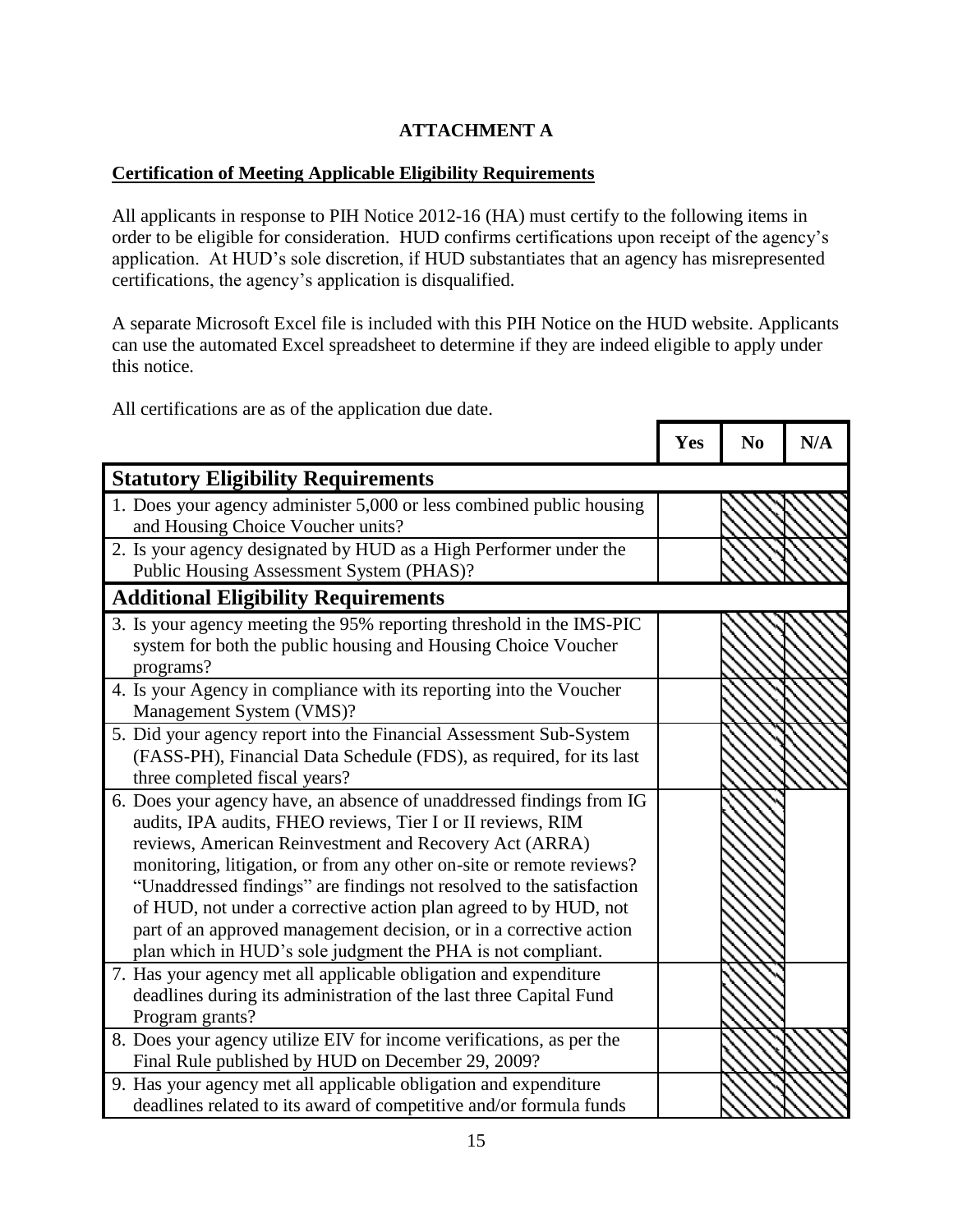|                                                                                                                                                                                                                                                                                                                                                                                                                                                                                                                                                                | Yes | N <sub>0</sub> | N/A |
|----------------------------------------------------------------------------------------------------------------------------------------------------------------------------------------------------------------------------------------------------------------------------------------------------------------------------------------------------------------------------------------------------------------------------------------------------------------------------------------------------------------------------------------------------------------|-----|----------------|-----|
| under the American Reinvestment and Recovery Act (ARRA)?                                                                                                                                                                                                                                                                                                                                                                                                                                                                                                       |     |                |     |
| 10. If your agency has an outstanding repayment agreement with the<br>Department, are payments being made according to the agreement?                                                                                                                                                                                                                                                                                                                                                                                                                          |     |                |     |
| 11. Does your agency meet requirements under Section 3 of the<br>Housing and Urban Development Act of 1968 (12 U.S.C. 1701u)<br>and implementing regulations at 24 CFR part 135.                                                                                                                                                                                                                                                                                                                                                                               |     |                |     |
| <b>Additional Assurances</b>                                                                                                                                                                                                                                                                                                                                                                                                                                                                                                                                   |     |                |     |
| 1. Did your agency provide a certification as to compliance with fair<br>housing and civil rights laws as required by Section 4.A(2) of this<br>notices?                                                                                                                                                                                                                                                                                                                                                                                                       |     |                |     |
| 2. Did your agency provide a certification as to consistency of the<br>applicant's PHA Plan, amendments to the PHA Plan, and MTW Plan<br>with the Consolidated Plan as required by Section $4.A(3)$ of this<br>notices?                                                                                                                                                                                                                                                                                                                                        |     |                |     |
| <b>Agreement to Test Policy Priorities</b>                                                                                                                                                                                                                                                                                                                                                                                                                                                                                                                     |     |                |     |
| 11. Rent Reform Controlled Study: The Department is interested in<br>rigorously testing the effects of alternate rent strategies. By<br>submitting an application in response to this notice, your agency<br>certifies commitment to design and implement an alternate rent<br>strategy via MTW. Is your agency certifying it will design and test<br>such a policy within two years of the execution of its MTW<br>Agreement, and to institute a random assignment of participants to<br>treatment and control groups, in order to meet research standards on |     |                |     |
| the effects of such a rent policy change?                                                                                                                                                                                                                                                                                                                                                                                                                                                                                                                      |     |                |     |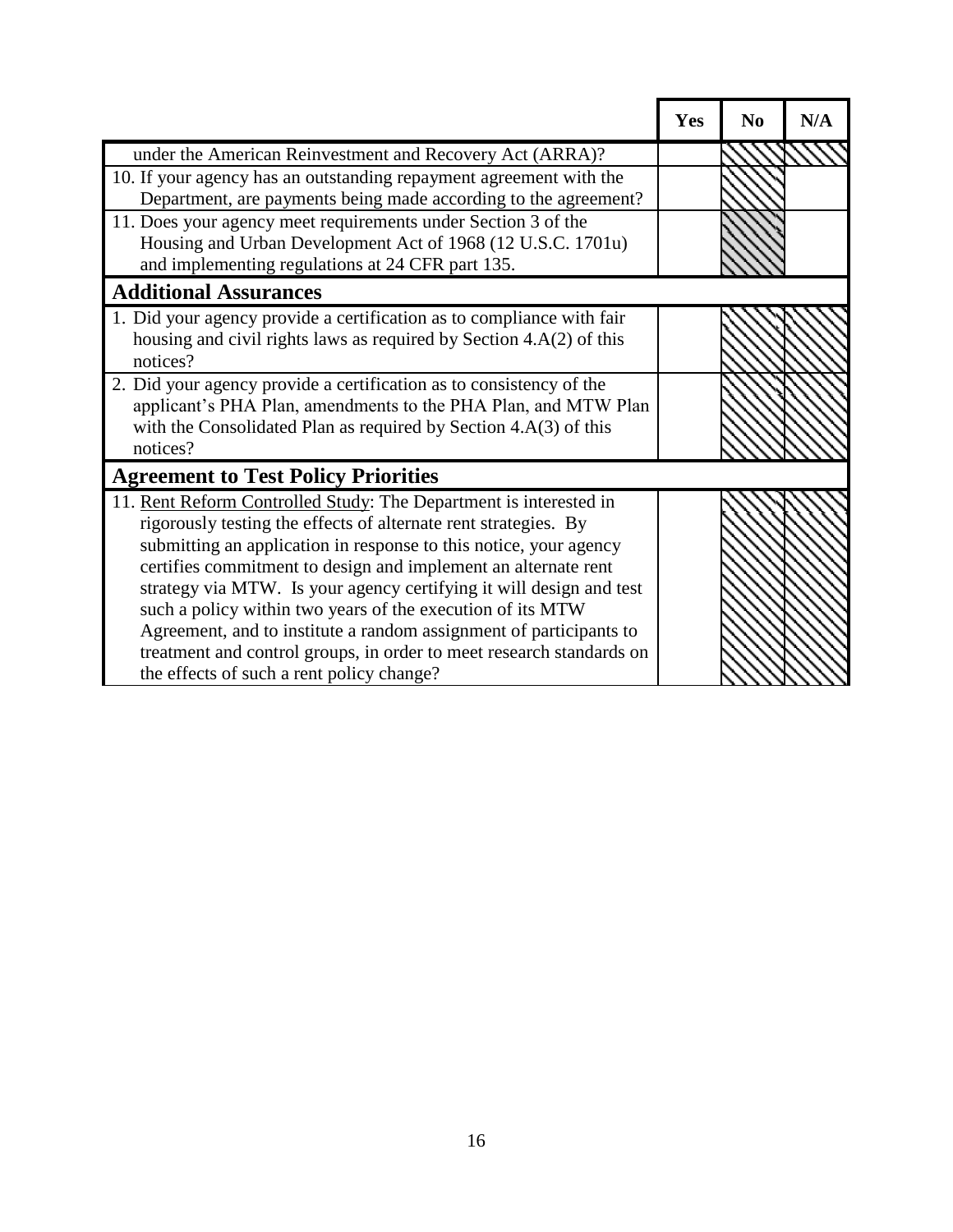|                                                                                                                           | Yes | N <sub>0</sub> | N/A |
|---------------------------------------------------------------------------------------------------------------------------|-----|----------------|-----|
| 12. Testing of One Additional Policy Priority: By submitting an                                                           |     |                |     |
| application in response to this notice, your agency certifies                                                             |     |                |     |
| commitment to design and test one of the following policies, of                                                           |     |                |     |
| interest to the Department:                                                                                               |     |                |     |
| a) Housing Choice Mobility Demonstration - To further the third                                                           |     |                |     |
| statutory objective of the MTW Demonstration, increasing                                                                  |     |                |     |
| housing choice, applicants will be required to design and test an                                                         |     |                |     |
| activity that uses MTW flexibility to increase housing choices                                                            |     |                |     |
| for residents through mobility programs. The study does not                                                               |     |                |     |
| need to encompass the PHA's entire public housing and/or                                                                  |     |                |     |
| Housing Choice Voucher portfolio, but if a subset of the                                                                  |     |                |     |
| portfolio is used, HUD requires that the PHA establish                                                                    |     |                |     |
| statistically valid treatment and control groups that will enable a                                                       |     |                |     |
| rigorous evaluation of the activity's outcomes.                                                                           |     |                |     |
| <b>OR</b>                                                                                                                 |     |                |     |
| b) Detailed MTW Block Grant Evaluation - Applicants will be                                                               |     |                |     |
| required to propose and design a method that measures and                                                                 |     |                |     |
| evaluates those aspects of the MTW block grant that result in                                                             |     |                |     |
| quantifiable cost savings and other direct measurable outcomes,                                                           |     |                |     |
| including additional families served and other quantifiable<br>outputs that support the MTW statutory objectives. The MTW |     |                |     |
| block grant evaluation strategy should make adjustments for                                                               |     |                |     |
| any cost increases incurred as a result of the rent reform                                                                |     |                |     |
| controlled study and the costs of the MTW block grant                                                                     |     |                |     |
| evaluation itself, so that an accurate picture of cost savings from                                                       |     |                |     |
| streamlining initiatives can be provided.                                                                                 |     |                |     |
|                                                                                                                           |     |                |     |
| PHA NAME:                                                                                                                 |     |                |     |
| <b>NAME OF AUTHORIZED OFFICIAL:</b>                                                                                       |     |                |     |
| <b>SIGNATURE:</b>                                                                                                         |     |                |     |

I hereby certify that all the information stated herein, as well as any information provided in the accompaniment herewith, is true and accurate. Warning: HUD will prosecute false claims and statements. Conviction may result in criminal and/or civil penalties. (18 U.S.C. 1001, 1010, 1012; 31 U.S.C. 3729, 3802)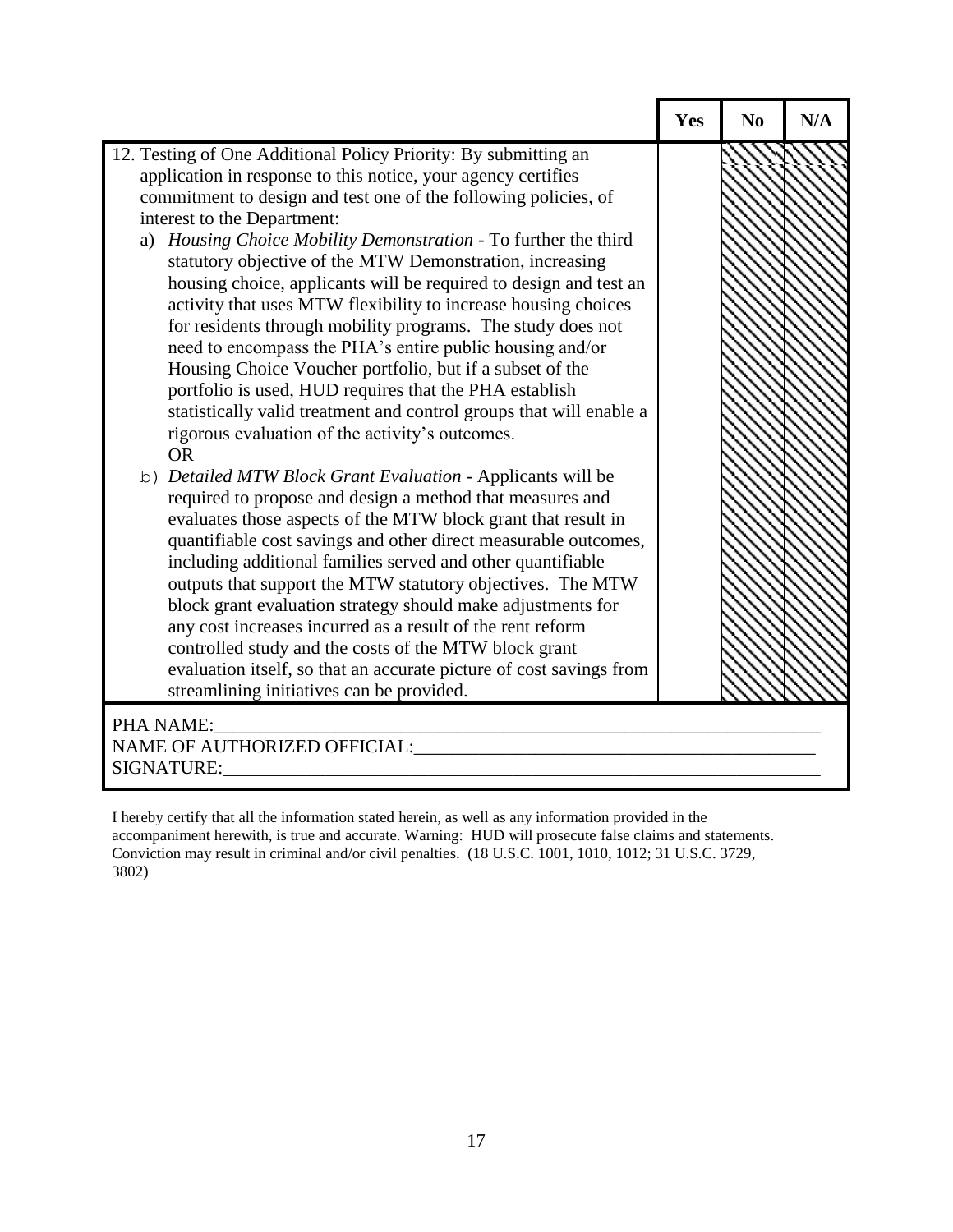# **ATTACHMENT B**

# **Required Elements of the MTW Plan**

Taken from the MTW Plan section of Form 50900: Elements for the Annual MTW Plan and Required Certification of Compliance

| <b>Annual MTW Plan</b>                                                                                                                                                                                                                                               |  |  |  |
|----------------------------------------------------------------------------------------------------------------------------------------------------------------------------------------------------------------------------------------------------------------------|--|--|--|
|                                                                                                                                                                                                                                                                      |  |  |  |
| <b>I.</b> Introduction                                                                                                                                                                                                                                               |  |  |  |
| A. Table of Contents, which includes all the required elements of the Annual MTW Plan; and                                                                                                                                                                           |  |  |  |
| B. Overview of the Agency's MTW goals and objectives for the year, including new and<br>ongoing MTW activities. An MTW activity is defined as any activity the Agency is<br>engaging in that requires MTW flexibility to waive statutory or regulatory requirements. |  |  |  |
| <b>II. General Housing Authority Operating Information</b>                                                                                                                                                                                                           |  |  |  |
| A. Housing Stock Information                                                                                                                                                                                                                                         |  |  |  |
| Number of public housing units at the beginning of the year;<br>(1)                                                                                                                                                                                                  |  |  |  |
| General description of any planned significant capital expenditures by<br>(2)<br>development (>30% of the Agency's total budgeted capital expenditures for the fiscal<br>year);                                                                                      |  |  |  |
| Description of any new public housing units to be added during the year by<br>(3)                                                                                                                                                                                    |  |  |  |
| development (specifying bedroom size, type, accessible features, if applicable);                                                                                                                                                                                     |  |  |  |
| Number of public housing units to be removed from the inventory during the<br>(4)                                                                                                                                                                                    |  |  |  |
| year by development specifying the justification for the removal;<br>Number of MTW Housing Choice Vouchers (HCV) units authorized;<br>(5)                                                                                                                            |  |  |  |
| Number of non-MTW HCV units authorized; and<br>(6)                                                                                                                                                                                                                   |  |  |  |
| Number of HCV units to be project-based during the Plan year, including<br>(7)<br>description of each separate project.                                                                                                                                              |  |  |  |
|                                                                                                                                                                                                                                                                      |  |  |  |
| B. Leasing information, Planned – this information is estimated and may be subject to change                                                                                                                                                                         |  |  |  |
| during the Plan year.<br>Anticipated total number of MTW PH units leased in the Plan year;<br>(1)                                                                                                                                                                    |  |  |  |
| Anticipated total number of non-MTW PH units leased in the Plan year;<br>(2)                                                                                                                                                                                         |  |  |  |
| Anticipated total number of MTW HCV units leased in the Plan year;<br>(3)                                                                                                                                                                                            |  |  |  |
| Anticipated total number of non-MTW HCV units leased in the Plan year; and<br>(4)                                                                                                                                                                                    |  |  |  |
| (5)<br>Description of anticipated issues relating to any potential difficulties in leasing<br>units (HCV or PH).                                                                                                                                                     |  |  |  |
| Number of project-based vouchers in-use at the start of the Plan year.<br>(6)                                                                                                                                                                                        |  |  |  |
|                                                                                                                                                                                                                                                                      |  |  |  |
| <b>Waiting List Information</b><br>C.                                                                                                                                                                                                                                |  |  |  |
| Description of anticipated changes in waiting lists (site-based, community-wide,<br>(1)                                                                                                                                                                              |  |  |  |
| HCV, merged); and                                                                                                                                                                                                                                                    |  |  |  |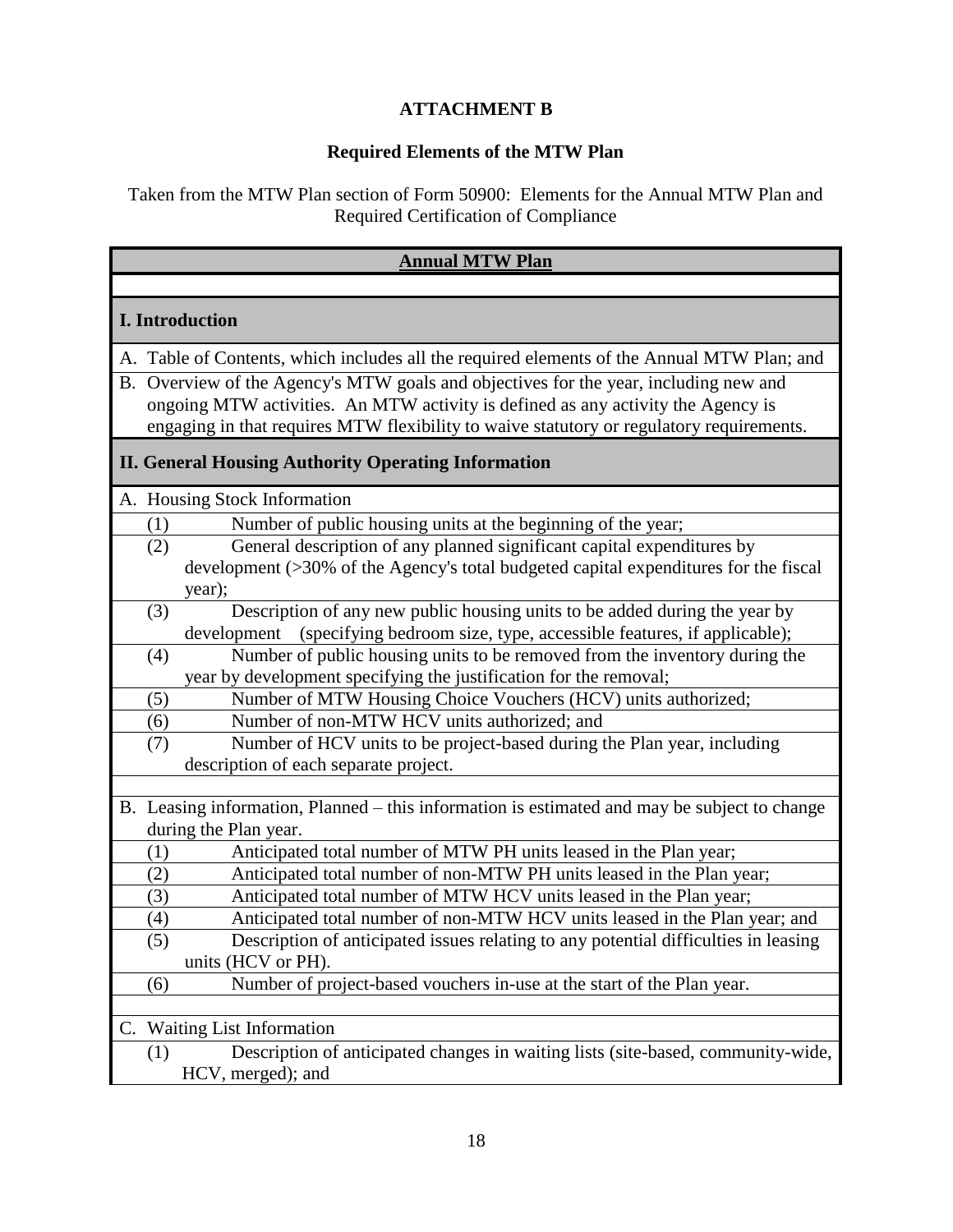(2) Description of anticipated changes in the number of families on the waiting list(s) and/or opening and closing of the waiting list(s).

# **III. Non-MTW Related Housing Authority Information**

- A. List planned sources and uses of other HUD or other Federal Funds (excluding HOPE VI); and
- B. Description of non-MTW activities proposed by the Agency, including applications to other competitive HUD offerings and the agency"s associated proposals addressing HUD"s Strategic Plan priority goals as outlined in the General Section posted at grants.gov.

# **IV. Long-term MTW Plan**

Describe the Agency's long-term vision for the direction of its MTW program, extending through the duration of the MTW Agreement.

#### **V. Proposed MTW Activities: HUD approval requested** *(provide the listed items below grouped by each MTW activity)*

A. Describe each proposed MTW activity;

- B. Describe how each proposed activity relates to at least one of the three statutory objectives;
- C. Identify and discuss the anticipated impact of each proposed MTW activity on the stated objective;
- D. Describe baselines, proposed benchmarks, and metrics to assess outcomes, include anticipated schedules;
- E. Describe the data collection process and the proposed metrics the Agency will use to measure how this activity will achieve one or more of the MTW statutory objectives;
- F. Cite the authorization(s) detailed in Attachment C or D of the Restated Agreement (available at http://www.hud.gov/mtw) that give the Agency the flexibility to conduct the activity. Every reasonable effort will be made by the Agency to reference the complete and correct statute or regulation application to a particular initiative; however, failure to cite the correct or entire statute or regulation will not be grounds for disapproval of such initiative in an Annual MTW Plan nor will such failure invalidate the use of the MTW authority necessary to implement and support the initiative; and
- G. Provide the following information for any rent reform initiatives:
	- (1) Agency"s Board approval of policy;
	- (2) Impact Analysis;
	- (3) Annual reevaluation of rent reform initiative;
	- (4) Hardship case criteria;
	- (5) Transition period; and
	- (6) Documentation of public hearing (may be same as Annual Plan hearing).

# **VI. Ongoing MTW Activities: HUD approval previously granted**

*This section of HUD Form 50900 is not applicable to applicants under this notice.*

# **VII. Sources and Uses of Funding**

A. List planned sources (Operating, Capital, HCV) and uses of MTW funds;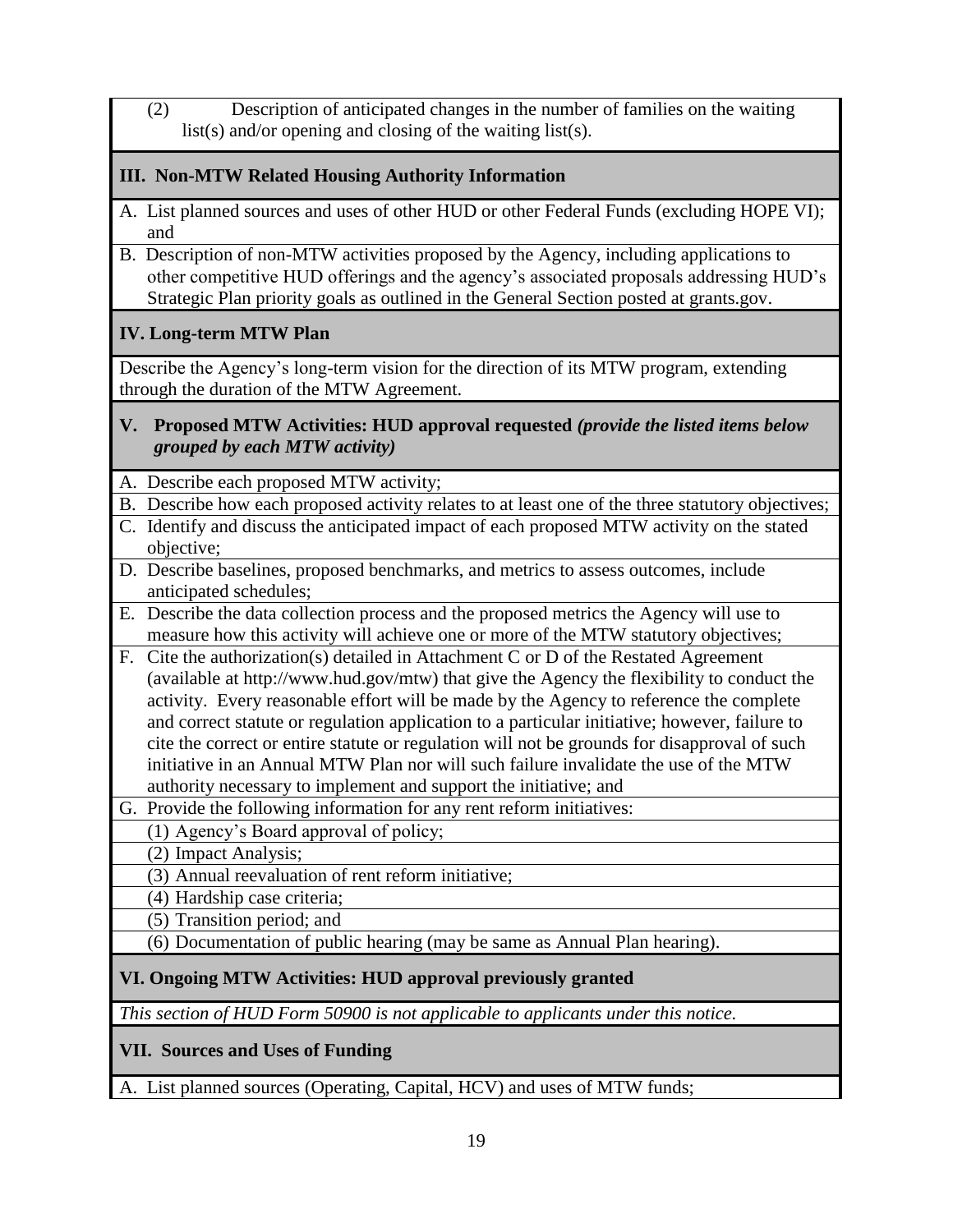- B. List planned sources and uses of State or local funds;
- C. If applicable, list planned sources and uses of the COCC;
- D. If using a cost allocation or fee-for-service approach that differs from 1937 Act requirements, describe the deviations and the reasons therefore; and
- E. List or describe use of single-fund flexibility, if applicable, describe uses across traditional program lines or special circumstances in support of an MTW activity.
- F. List reserve balances at beginning of the Plan year.

G. In Plan Appendix, provide planned sources and uses by AMP.

# **VIII. Administrative**

The Agency will provide the following:

- A. Resolution signed by the Board of Commissioners, or other authorized PHA official if there is no Board of Commissioners, adopting the Annual MTW Plan Certifications of Compliance (provided at the end of this Attachment B); and
- B. Description of any planned or ongoing Agency-directed evaluations of the demonstration, if applicable.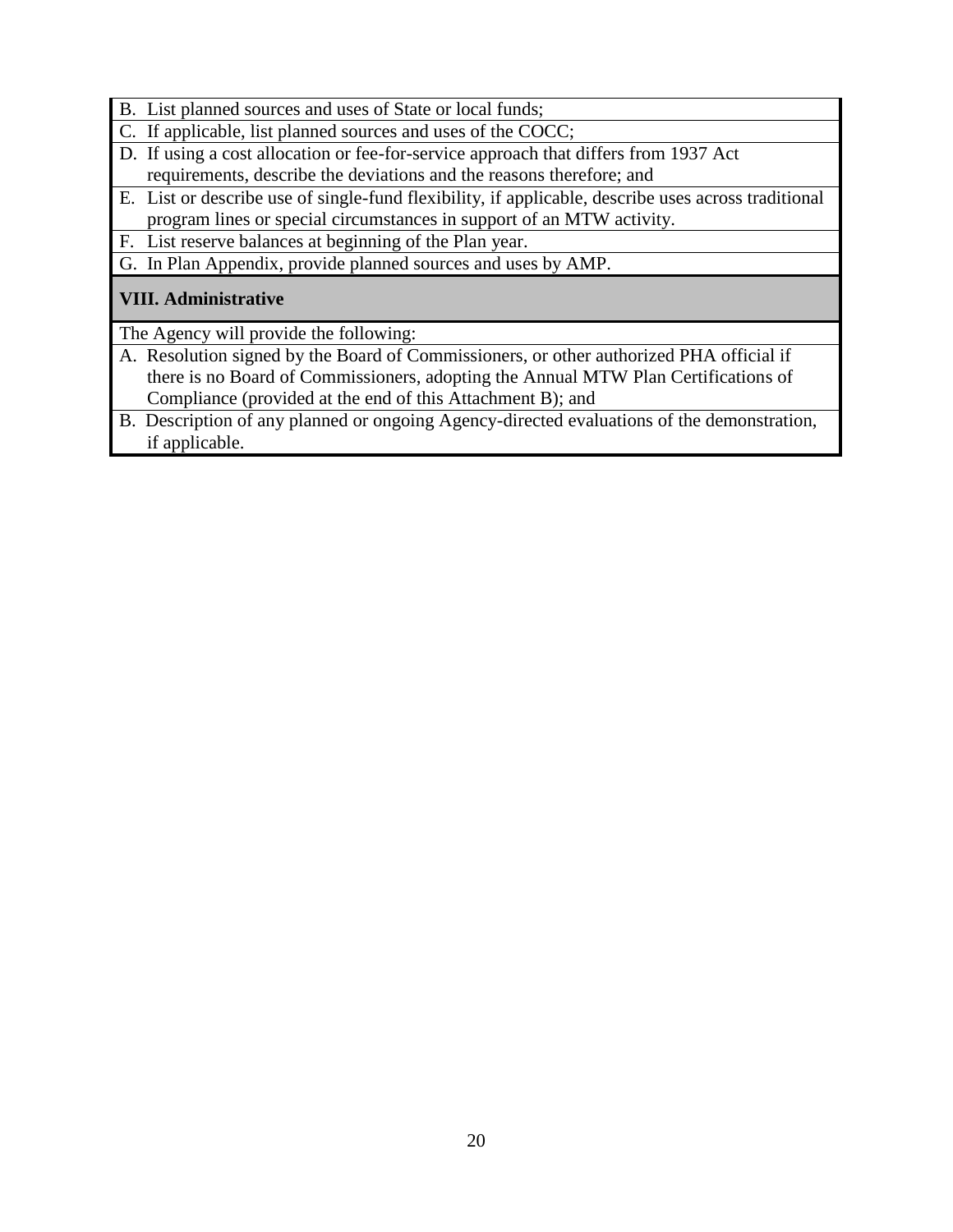# **Annual Moving to Work Plan**

# **Certifications of Compliance**

### **Certifications of Compliance with Regulations: Board Resolution to Accompany the Annual Moving to Work Plan**

Acting on behalf of the Board of Commissioners of the Public Housing Agency (PHA) listed below, as its Chairman or other authorized PHA official if there is no Board of Commissioners, I approve the submission of the Annual Moving to Work Plan for the PHA fiscal year beginning

\_\_\_\_\_\_\_\_, hereinafter referred to as "the Plan", of which this document is a part and make the following certifications and agreements with the Department of Housing and Urban Development (HUD) in connection with the submission of the Plan and implementation thereof:

1. The PHA published a notice that a hearing would be held, that the Plan and all information relevant to the public hearing was available for public inspection for at least 30 days, that there were no less than 15 days between the public hearing and the approval of the Plan by the Board of Commissioners, and that the PHA and conducted a public hearing to discuss the Plan and invited public comment.

2. The Agency took into consideration public and resident comment before approval of the Plan by the Board of Commissioners or Board of Directors in order to incorporate any public comments into the Annual MTW Plan;

3. The PHA will carry out the Plan in conformity with Title VI of the Civil Rights Act of 1964, the Fair Housing Act, section 504 of the Rehabilitation Act of 1973, and Title II of the Americans with Disabilities Act of 1990.

4. The PHA will affirmatively further fair housing by examining its programs or proposed programs, identify any impediments to fair housing choice within those programs, address those impediments in a reasonable fashion in view of the resources available and work with local jurisdictions to implement any of the jurisdiction's initiatives to affirmatively further fair housing that require the PHA's involvement and maintain records reflecting these analyses and actions.

5. The PHA will comply with the prohibitions against discrimination on the basis of age pursuant to the Age Discrimination Act of 1975.

6. The PHA will comply with the Architectural Barriers Act of 1968 and 24 CFR Part 41, Policies and Procedures for the Enforcement of Standards and Requirements for Accessibility by the Physically Handicapped.

7. The PHA will comply with the requirements of Section 3 of the Housing and Urban Development Act of 1968, Employment Opportunities for Low-or Very-Low Income Persons, and with its implementing regulation at 24 CFR Part 135.

8. The PHA will comply with requirements with regard to a drug free workplace as required by 24 CFR Part 24, Subpart F.

9. The PHA will comply with requirements with regard to compliance with restrictions on lobbying as required by 24 CFR Part 87, together with disclosure forms if required by this Part, and with restrictions on payments to influence Federal Transactions, in accordance with the Byrd Amendment and implementing regulations at 49 CFR Part 24.

10. The PHA will comply with acquisition and relocation requirements of the Uniform Relocation Assistance and Real Property Acquisition Policies Act of 1970 and implementing regulations at 49 CFR Part 24, as applicable.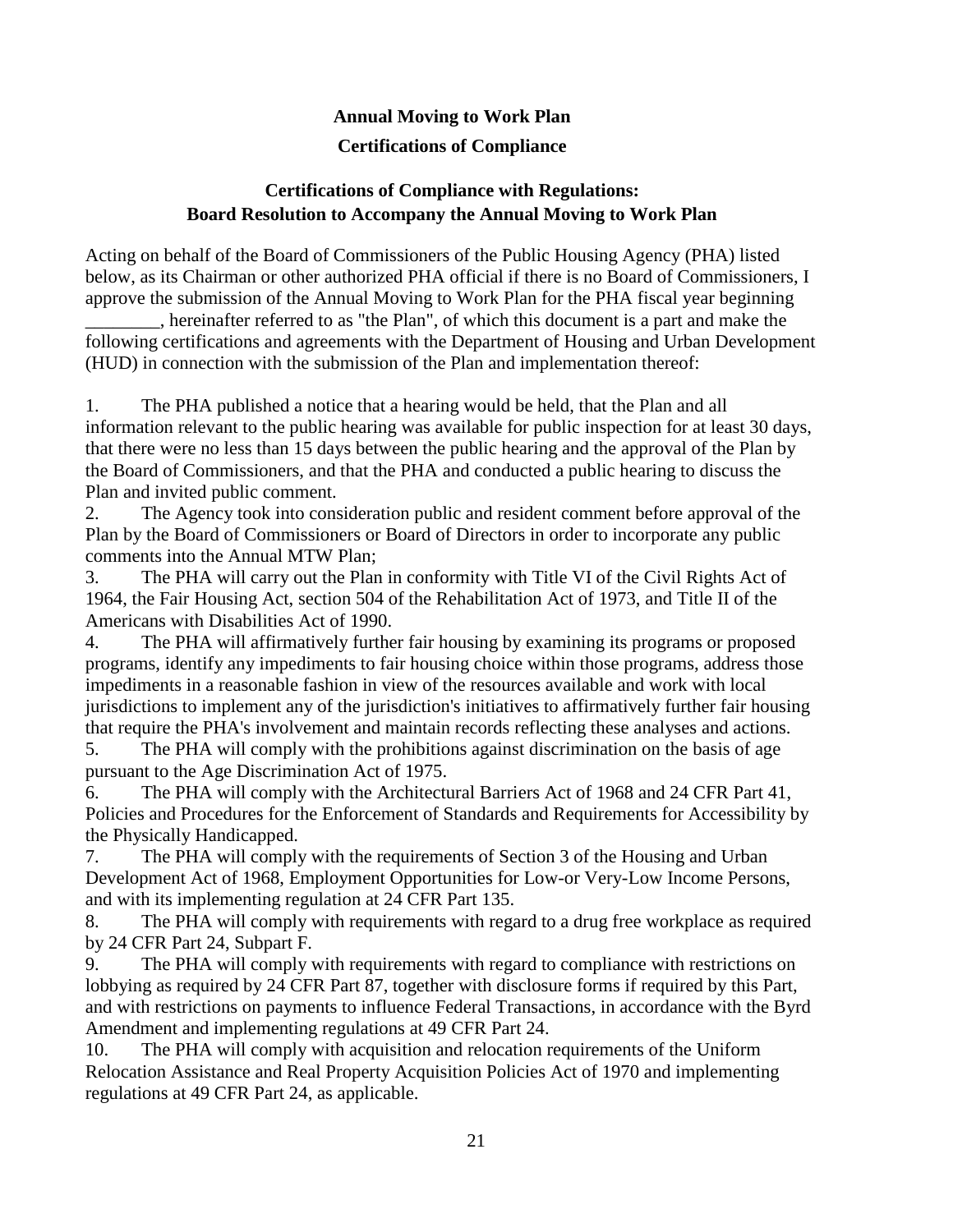11. The PHA will take appropriate affirmative action to award contracts to minority and women's business enterprises under 24 CFR 5.105( a).

12. The PHA will provide HUD or the responsible entity any documentation that the Department needs to carry out its review under the National Environmental Policy Act and other related authorities in accordance with 24 CFR Part 58.

13. With respect to public housing the PHA will comply with Davis-Bacon or HUD determined wage rate requirements under section 12 of the United States 1937 Act and the Contract Work Hours and Safety Standards Act.

14. The PHA will keep records in accordance with 24 CFR 85.20 and facilitate an effective audit to determine compliance with program requirements.

15. The PHA will comply with the Lead-Based Paint Poisoning Prevention Act and 24 CFR Part 35.

16. The PHA will comply with the policies, guidelines, and requirements of OMB Circular No. A-87 (Cost Principles for State, Local and Indian Tribal Governments) and 24 CFR Part 85 (Administrative Requirements for Grants and Cooperative Agreements to State, Local and Federally Recognized Indian Tribal Governments.).

17. The PHA will undertake only activities and programs covered by the Plan in a manner consistent with its Plan and will utilize covered grant funds only for activities that are approvable under the Moving to Work Agreement and Statement of Authorizations and included in its Plan.

18. All attachments to the Plan have been and will continue to be available at all times and all locations that the Plan is available for public inspection. All required supporting documents have been made available for public inspection along with the Plan and additional requirements at the primary business office of the PHA and at all other times and locations identified by the PHA in its Plan and will continue to be made available at least at the primary business office of the PHA.

Name of Authorized Official

\_\_\_\_\_\_\_\_\_\_\_\_\_\_\_\_\_\_\_\_\_\_\_\_\_\_\_\_\_

\_\_\_\_\_\_\_\_\_\_\_\_\_\_\_\_\_\_\_\_\_\_\_\_\_\_\_\_\_

\_\_\_\_\_\_\_\_\_\_\_\_\_\_\_\_\_\_\_\_\_\_\_\_\_\_\_\_\_

Signature

PHA Name

I hereby certify that all the information stated herein, as well as any information provided in the accompaniment herewith, is true and accurate. Warning: HUD will prosecute false claims and statements. Conviction may result in criminal and/or civil penalties. (18 U.S.C. 1001, 1010, 1012; 31 U.S.C. 3729, 3802)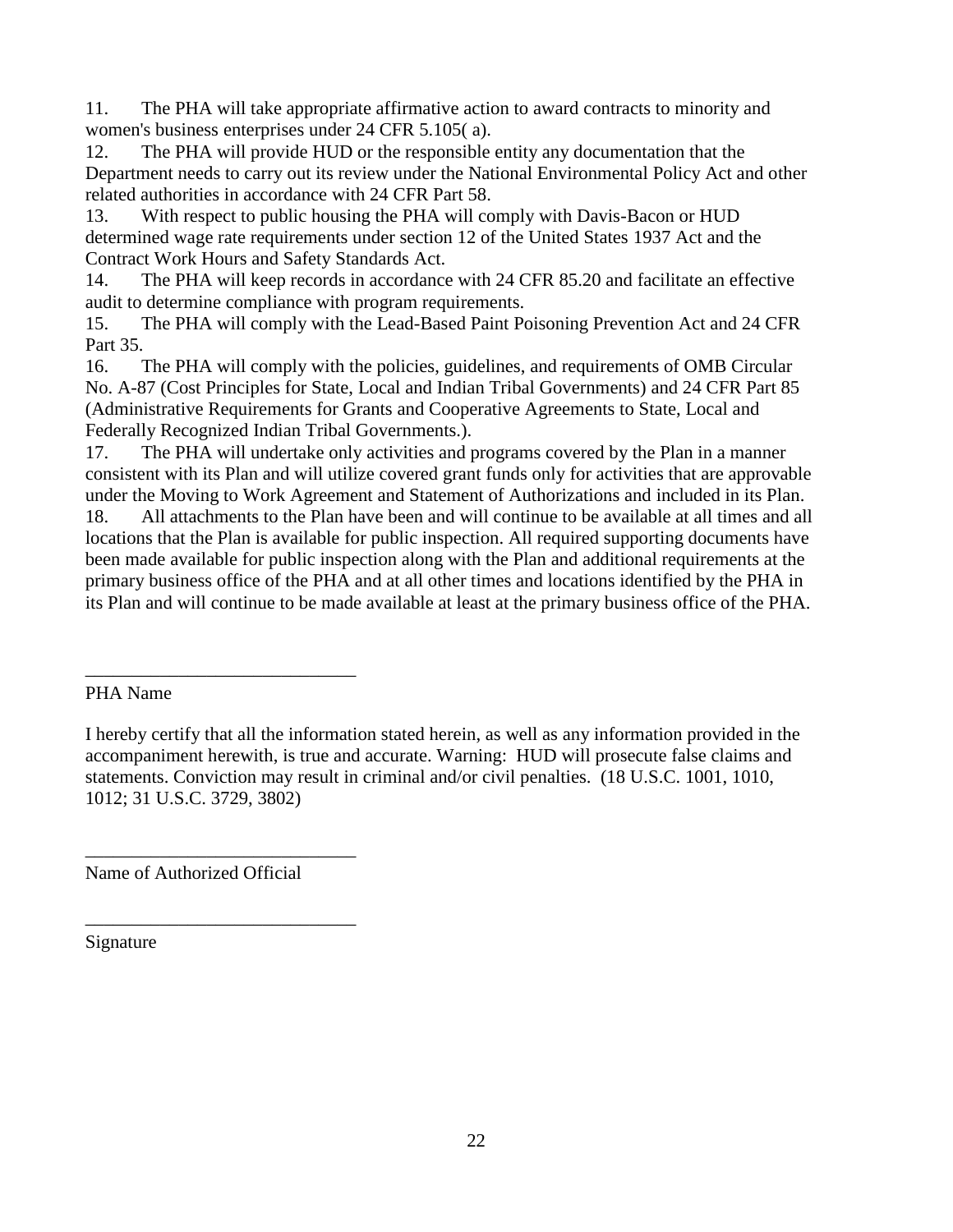# **ATTACHMENT C**

# **Scoring Methodology**

| <b>Rating Factor and Sub-criteria</b>                                                                                                                                                                                                                                                                                                                                  | <b>Points</b>   | <b>Primary Location in</b><br>Application*                                               |  |
|------------------------------------------------------------------------------------------------------------------------------------------------------------------------------------------------------------------------------------------------------------------------------------------------------------------------------------------------------------------------|-----------------|------------------------------------------------------------------------------------------|--|
| <b>RATING FACTOR 1: Capability.</b> [Up to 22 points total]<br>A PHA's demonstrated capability to effectively plan, implement, and administer the MTW<br>program it has proposed, as shown by the following:                                                                                                                                                           |                 |                                                                                          |  |
| (a) Relevant experience and skills of PHA<br>personnel of the PHA with primary<br>responsibility for the demonstration;                                                                                                                                                                                                                                                | Up to 4 Points  | Item B.1. of the submission<br>requirements                                              |  |
| (b) specific examples of the PHA's<br>innovation and creativity exhibited in<br>existing HUD programs; and                                                                                                                                                                                                                                                             | Up to 8 Points  | Items B.2., B.3., and C.1. of<br>the submission requirements                             |  |
| (c) performance indicators confirming the<br>PHA's compliance with HUD<br>requirements, including PHAS sub-<br>scores, SEMAP score, HCV utilization<br>and budget utilized, public housing<br>occupancy rate, timeliness of Agency<br>Plan submissions, and compliance<br>with HUD's asset management policy.                                                          | Up to 10 points | Items B.4., B.5., B.6., B.7.,<br>B.8 and B.9. of the submission<br>requirements          |  |
| <b>RATING FACTOR 2: Feasibility of the MTW Plan.</b> [Up to 52 points total]<br>The PHA's MTW Plan will be evaluated on the extent to which the MTW Plan:                                                                                                                                                                                                              |                 |                                                                                          |  |
| (a) provides an MTW vision, which<br>includes a broad and effective strategy<br>that addresses the statutory purposes<br>of MTW and concretely relates to the<br>MTW activities proposed;                                                                                                                                                                              | Up to 5 points  | Item C.1 of the submission<br>requirements through Sections<br>I and IV of Attachment B. |  |
| (b) presents detailed and coherent<br>proposed MTW activities that describe<br>the anticipated impact of each<br>proposed MTW activity on its stated<br>objective, utilizes relevant and realistic<br>baseline measures, and establishes<br>realistic and well-defined proposed<br>benchmarks and metrics to assess<br>outcomes, include anticipated<br>schedules; and | Up to 25 points | Item C.1 of the submission<br>requirements through Section<br>V of Attachment B.         |  |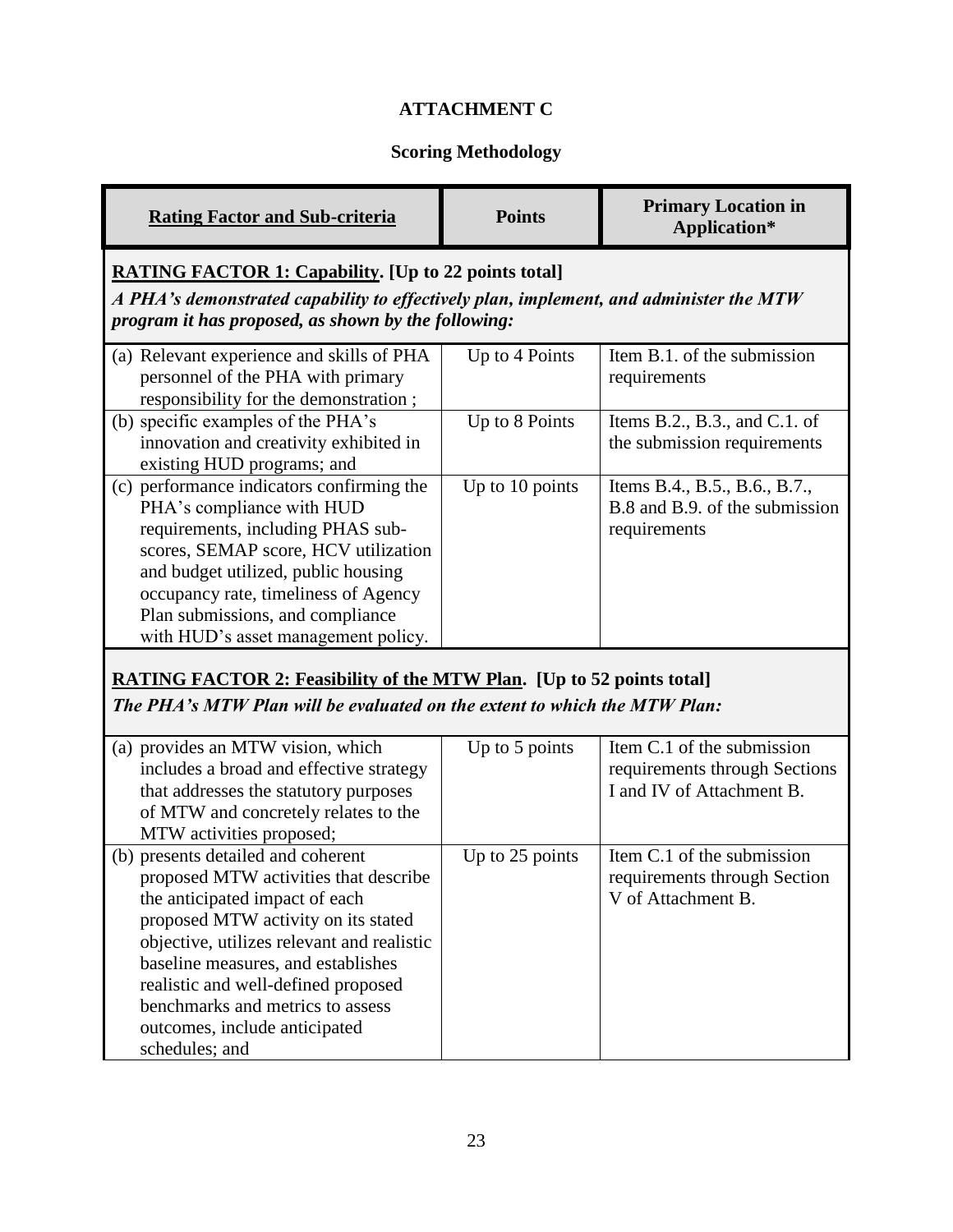| (c) establishes a reasonable rent policy                                                           | Up to 12 points | Item $C.1$ . of the submission |  |
|----------------------------------------------------------------------------------------------------|-----------------|--------------------------------|--|
| designed to encourage employment                                                                   |                 | requirements through Section   |  |
| and self-sufficiency by participating                                                              |                 | V of Attachment B.             |  |
| families, and that is rigorously tested                                                            |                 |                                |  |
| by assigning program participants to                                                               |                 |                                |  |
|                                                                                                    |                 |                                |  |
| treatment and control groups for study.                                                            |                 |                                |  |
| (d) establishes an MTW activity to                                                                 | Up to 10 points | Item C.1. of the submission    |  |
| increase housing choices through                                                                   |                 | requirements through Section   |  |
| mobility programs, and that includes a                                                             |                 | V of Attachment B.             |  |
| methodology for a rigorous evaluation                                                              |                 |                                |  |
| of the activity's outcomes,                                                                        |                 |                                |  |
| <b>OR</b>                                                                                          |                 |                                |  |
| designs a method that measures and                                                                 |                 |                                |  |
| evaluates those aspects of the MTW                                                                 |                 |                                |  |
| block grant that result in quantifiable                                                            |                 |                                |  |
| cost savings and other direct                                                                      |                 |                                |  |
| measurable outcomes, including                                                                     |                 |                                |  |
| additional families served and other                                                               |                 |                                |  |
| quantifiable outputs that support the                                                              |                 |                                |  |
|                                                                                                    |                 |                                |  |
| MTW statutory objectives, with an                                                                  |                 |                                |  |
| adjustment made for any cost                                                                       |                 |                                |  |
| increases incurred as a result of the                                                              |                 |                                |  |
| rent reform controlled study and the                                                               |                 |                                |  |
| costs of the MTW block grant                                                                       |                 |                                |  |
| evaluation itself, so that an accurate                                                             |                 |                                |  |
| picture of cost savings from                                                                       |                 |                                |  |
| streamlining initiatives can be                                                                    |                 |                                |  |
| provided.                                                                                          |                 |                                |  |
|                                                                                                    |                 |                                |  |
| <b>RATING FACTOR 3: Resident and Community Support and Involvement.</b> [Up to 13<br>points total] |                 |                                |  |
| The degree to which public housing residents and the wider local community have been               |                 |                                |  |
|                                                                                                    |                 |                                |  |
| involved in developing the PHA's application, including support and involvement:                   |                 |                                |  |
| (a) by resident organizations, resident                                                            | Up to 5 points  | Items C.1., D.1., and D.2. of  |  |
| councils, resident management                                                                      |                 | the submission requirements    |  |
| corporations, by resident meetings;                                                                |                 |                                |  |
| (b) by other local nonprofit, for-profit, and                                                      | Up to 5 points  | Items C.1. and D.3. of the     |  |
| public entities as shown by relevant                                                               |                 | submission requirements        |  |
| documentation that demonstrates the                                                                |                 |                                |  |
| nature and depth of such support and                                                               |                 |                                |  |
| involvement. These can include                                                                     |                 |                                |  |
| partnerships with transportation,                                                                  |                 |                                |  |
|                                                                                                    |                 |                                |  |
| energy and education providers; and                                                                |                 |                                |  |
| (c) which demonstrates the ability of the                                                          | Up to 3 points  | Item C.1 and D.4 of the        |  |
| housing authority to leverage funds.                                                               |                 | submission requirements        |  |
|                                                                                                    |                 | through Sections V and VII of  |  |
|                                                                                                    |                 | Attachment B.                  |  |